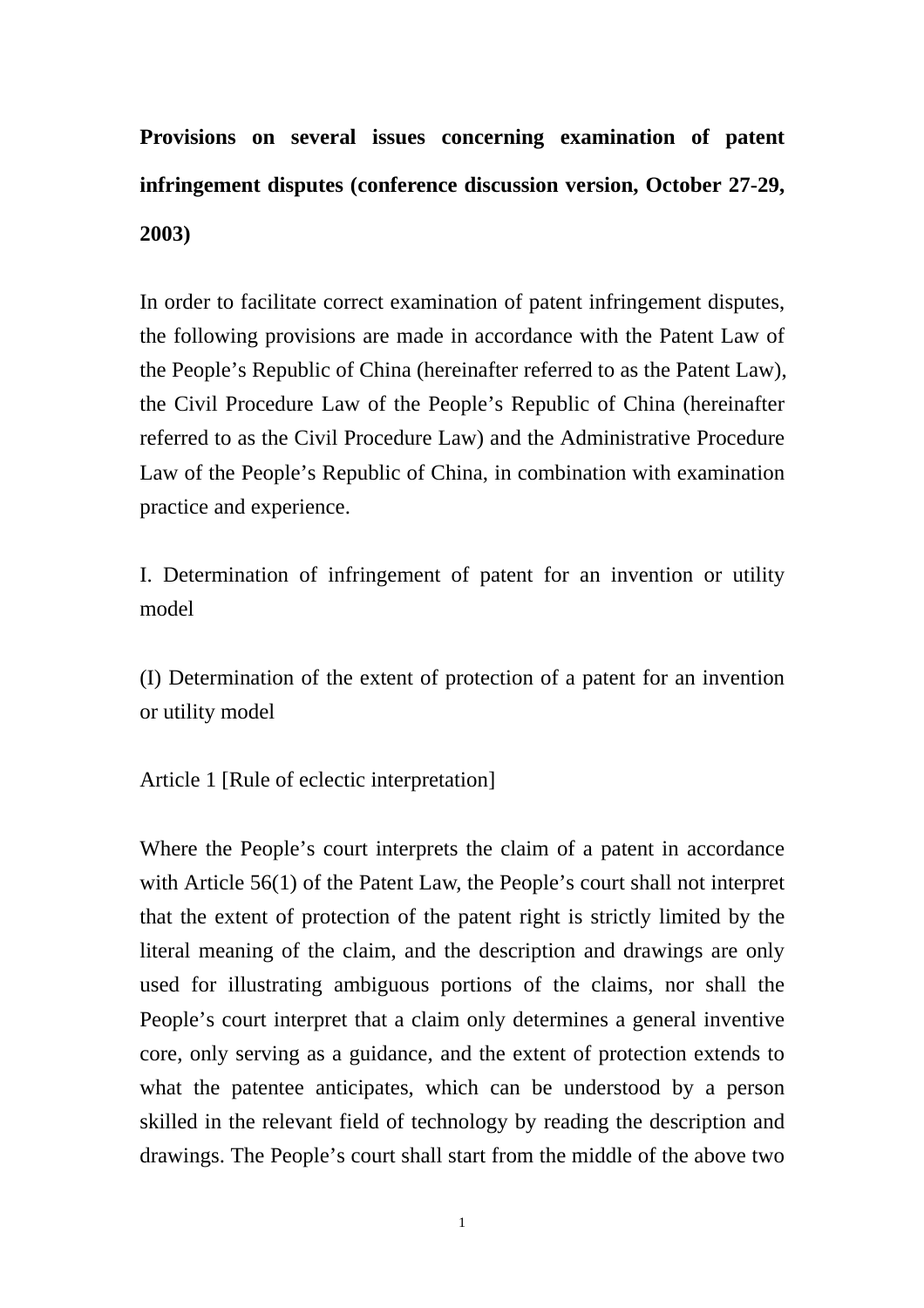extreme interpretations to interpret a claim such that not only is a patentee fairly protected, but the public is guaranteed with reasonable legal stability.

# Article 2 [Interpretation text]

The People's court shall determine the extent of protection of a patent right of an invention or utility model based on the text of the claims published by the patent administrative organ under the State Council when a patent is granted. Where a patent maintaining procedure is involved, the People's court shall use claims that are decided to be maintained in a legal document.

Article 3 [Claims as the interpretation object]

Where the People's court determines the extent of protection of an invention or utility model in accordance with Article 56 (1) of the Patent Law, it shall generally base on the essential technical features recited in an independent claim. Where an independent claim is not invalidated, and an obligee requests to determine the extent of protection of the patent right based on a dependent claim, the People's court shall permit said request and rule that both the technical features recited in said dependent claim and the technical features of all the other claims shall serve as the essential technical features for determining the extent of protection of the patent right.

Where a patent infringement lawsuit instituted by an obligee once was not supported by a valid verdict of the People's court, and the obligee institutes another lawsuit based on other claims that did not serve as the basis for examination, the People's court shall deal with such a lawsuit in accordance with Article 111(5) of the Civil Procedure Law.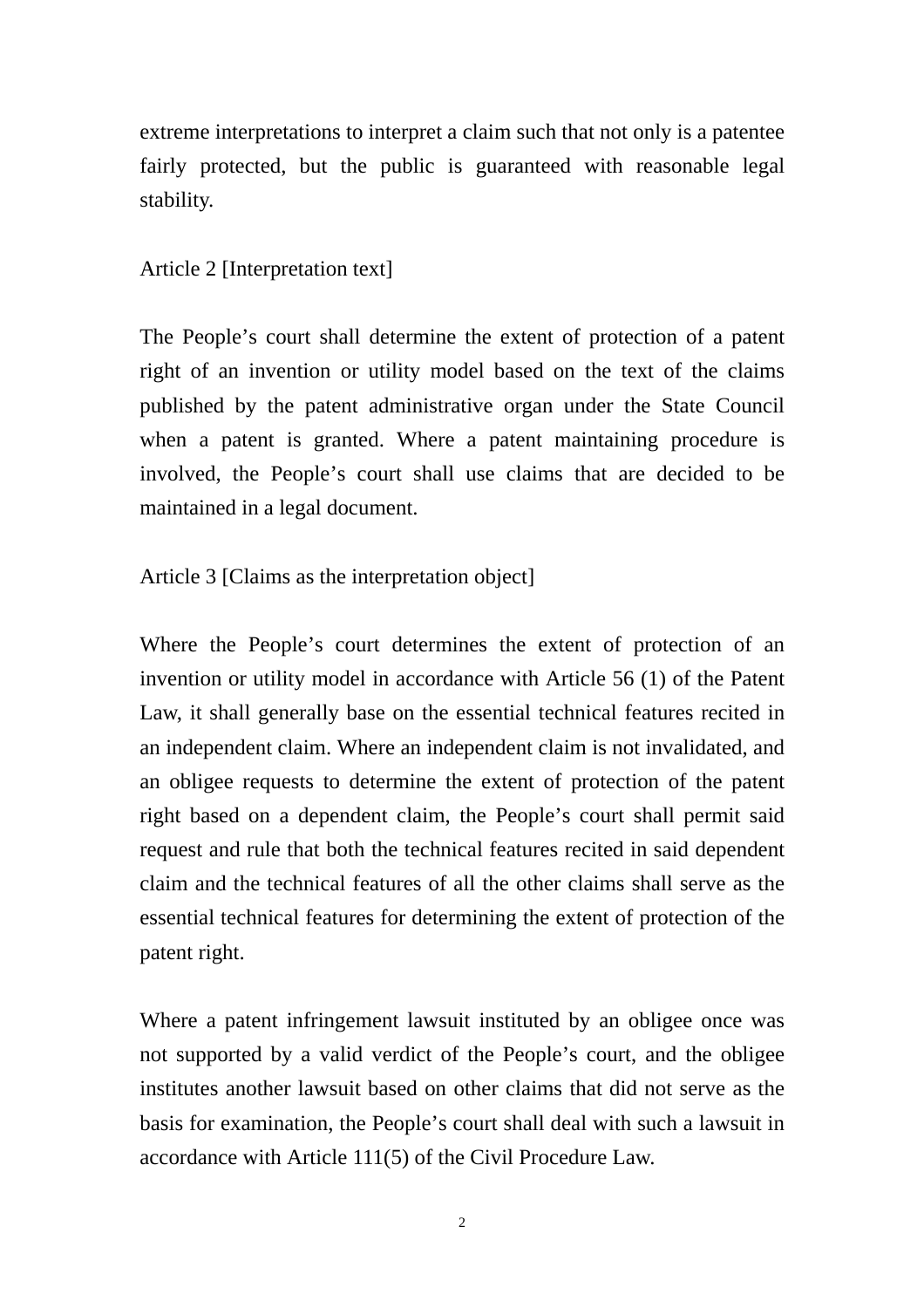Where a patent right is kept valid based on a dependent claim in accordance with a legal document in the patent maintaining procedure, the dependent claim and all the previous claims to which it refers should be combined to form a new independent claim.

Article 4 [Functions of the description and the appended drawings]

That "the description and the appended drawings may be used to interpret the claims" according to Article 56(1) of the Patent Law means that, in determining the extent of protection of a patent, the description and appended drawings may be used to illustrate the technical features recited in the claim, to clarify the ambiguous parts of the technical features and technical terms involved in the claim, and to exclude the prior art described in the description and drawings from the extent of protection of the patent as well as to serve as a basis for the application of the rule of Estoppel to the patentee.

Where a technical feature represented by a specific concept is described by its generic concept in a claim, the People's court shall interpret this generic concept according to the specific embodiments mentioned in the description and other embodiments that a person skilled in the relevant field of technology can think of through reading the description and the appended drawings without exercising creative work.

Technical features that are only reflected in the description and the appended drawings but not described in a claim cannot be included to limit the extent of protection of the patent when interpreting the claim. Where the technical contents described in a claim of a patent are inconsistent or partially inconsistent with the disclosures or embodiments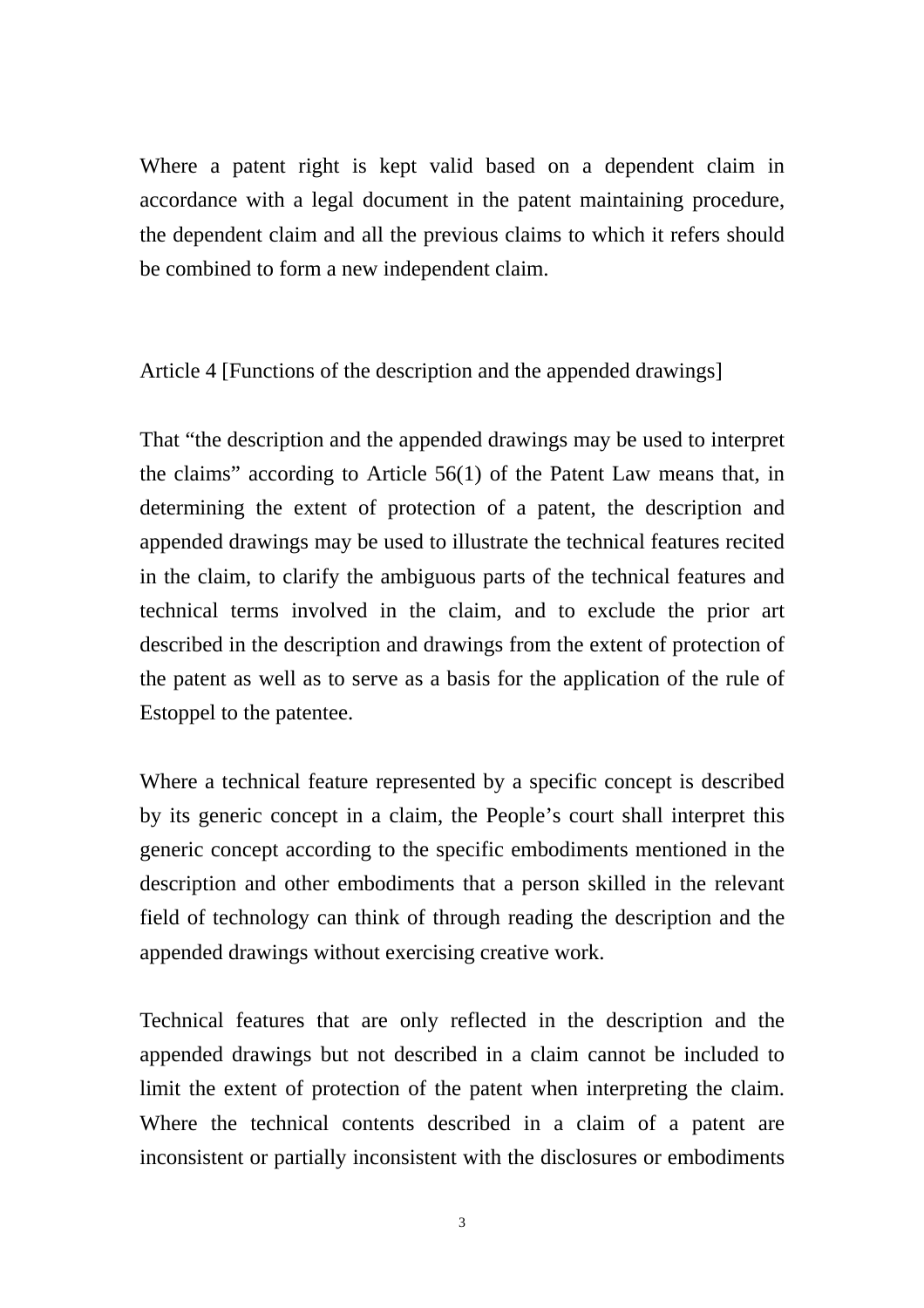of the description, judgment shall be made based on the contents described in the claim.

Besides the description and the appended drawings, other patent documents may serve as reference documents for interpreting a claim.

Article 5 [Function of the examples, reference signs and abstract]

Interpretation of a claim shall not limit the extent of protection of a patent to specific embodiments for fulfilling the invention or utility model as disclosed in the description and the examples thereof. However, these specific embodiments and their examples can be used to interpret a claim.

Where reference signs are used in a claim, the specific structure reflected in the appended drawings cannot be used to limit the corresponding technical features of the claim.

The abstract of the description cannot be used to interpret a claim or serve as a basis for the determination of the extent of protection of the patent right.

Article 6 [Dependent claim used for interpreting technical features]

Dependent claims of a patent can be used to clarify the ambiguous technical portions of the technical features recited in their independent claim, so as to avoid inconsistent interpretation of the same technical term recited in the independent claim and its dependent claims. However, the additional technical features of the dependent claims cannot be introduced into the independent claim to limit the extent of protection determined by the independent claim.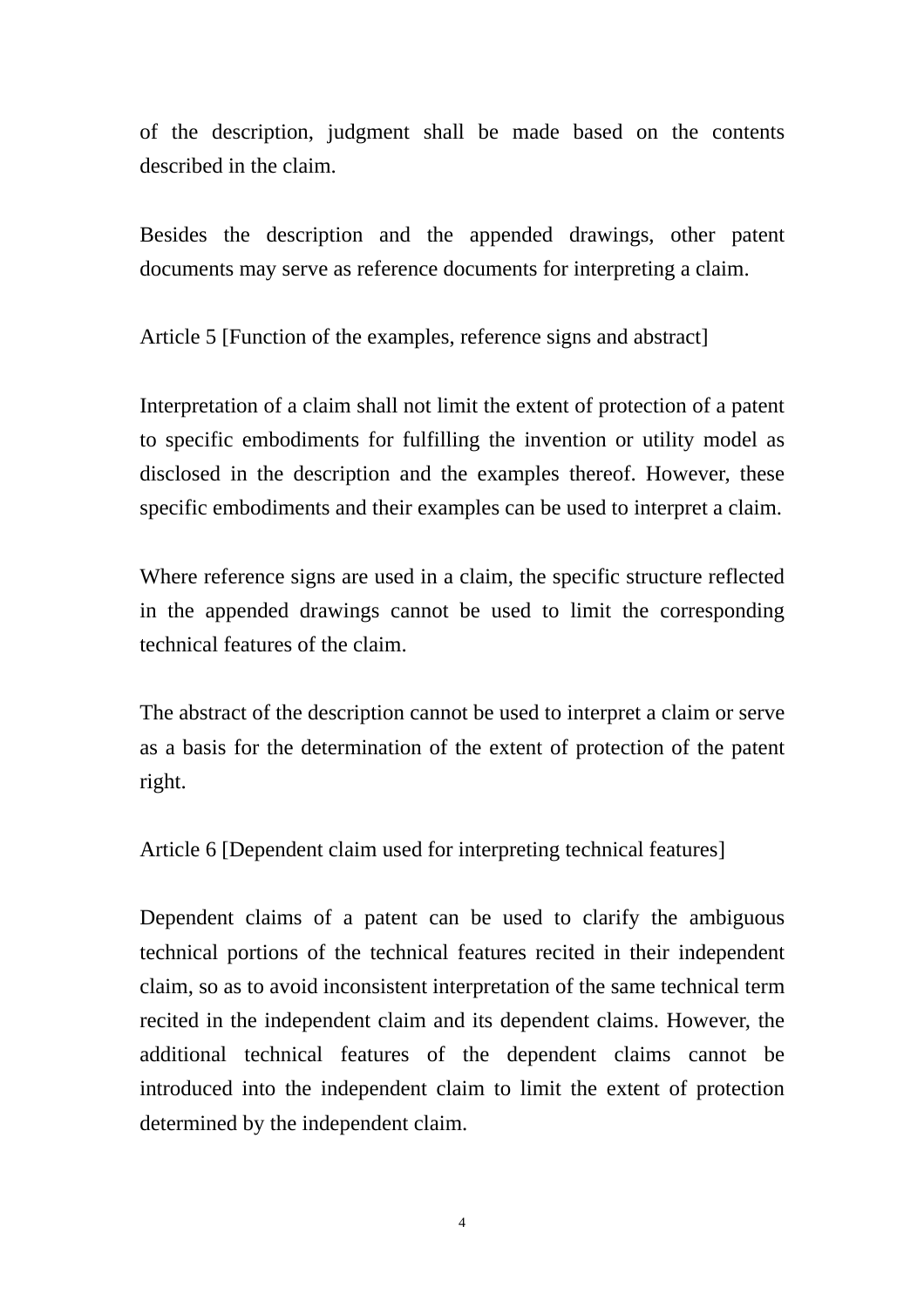Article 7 [Interpretation of open-ended claims of an invention for a composition]

According to Rule 22(2) of the Implementing Regulations of the Patent Law, where a claim of a patent for an invention for a composition is written in an open-ended or semi-open-ended manner, but no components other than those specified in the claim are described in the description, the People's court shall treat the claim as a close-ended claim, interpreting that the claimed composition merely consists of the components specified in the claim and has no other components than impurities in regular contents.

The open-ended type mentioned in the previous paragraph means that a composition does not exclude the components that are not specified in a claim. The close-ended type means that a composition only contains the specified components and excludes all the other components. The semiopen-ended type means that a compound does not exclude unspecified components that have no substantial influence on the basic characteristics or new characteristics of the components specified in the claim.

Article 8 [Interpretation of functions or effect features]

Where a claim of a patent has technical features characterized by functions or effects, the People's court shall interpret the claim and determine the extent of protection properly according to the detailed illustration of embodiments of the technical features in the description and within the specific embodiments that can be thought of by a person skilled in the relevant field of technology through reading the claim, the description and the appended drawings without exercising creative work.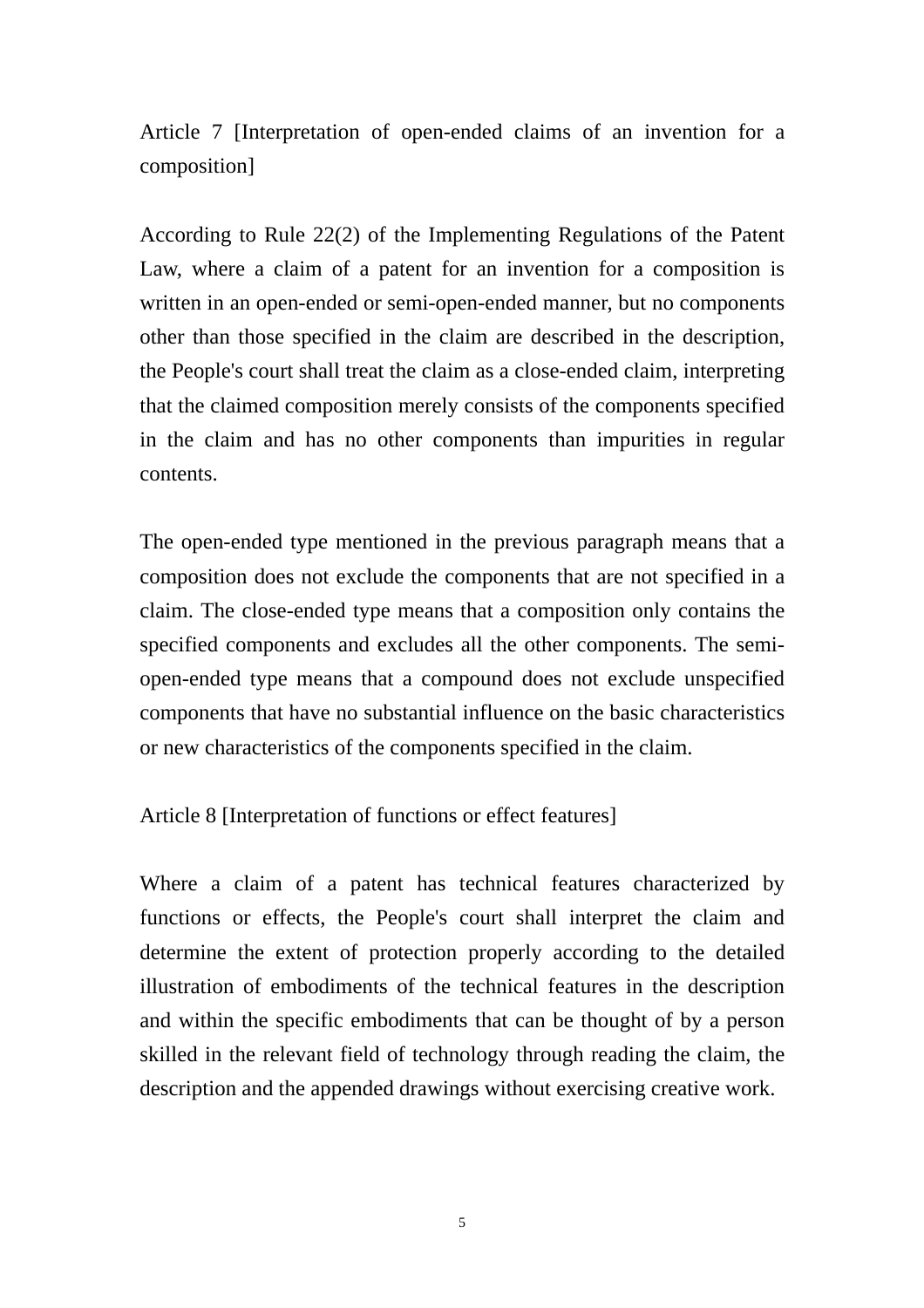Where the description only describes one specific embodiment for achieving the functions or effects, the technical feature shall be interpreted as only covering that embodiment and its equivalences. Where the description describes multiple embodiments for achieving the functions or effects, and the functions or effect features recited in the claim are appropriate generalization of the functions or effects shared by these embodiments, the technical features shall be interpreted as covering all the embodiments that can achieve those functions or effects.

#### Article 9 [Interpretation of technical terms and concepts]

Technical terms and concepts mentioned in a claim of a patent shall be interpreted mainly based on the description and the appended drawings. The technical terms or concepts that cannot be interpreted directly based on the description and the appended drawings shall be interpreted based on the general meaning understood by a person skilled in the relevant field of technology. Where a technical term or concept concerned has two or more interpretations, dictionaries, encyclopedias, technical reference books, and publicly published papers shall be considered as the general meaning understood by a person skilled in the relevant field of technology. Where there are multiple general meanings, the meaning related to the subject of this invention shall be adopted based on the record of the patent file.

#### Article 10 [Correction of clerical and printing errors]

Obvious grammatical errors, symbol and clerical errors in a claim, description, and appended drawings of a patent that can be identified by a person skilled in the relevant field of technology shall be corrected according to the exclusive interpretation that can be obtained by a person skilled in the relevant field of technology from comprehensive analysis of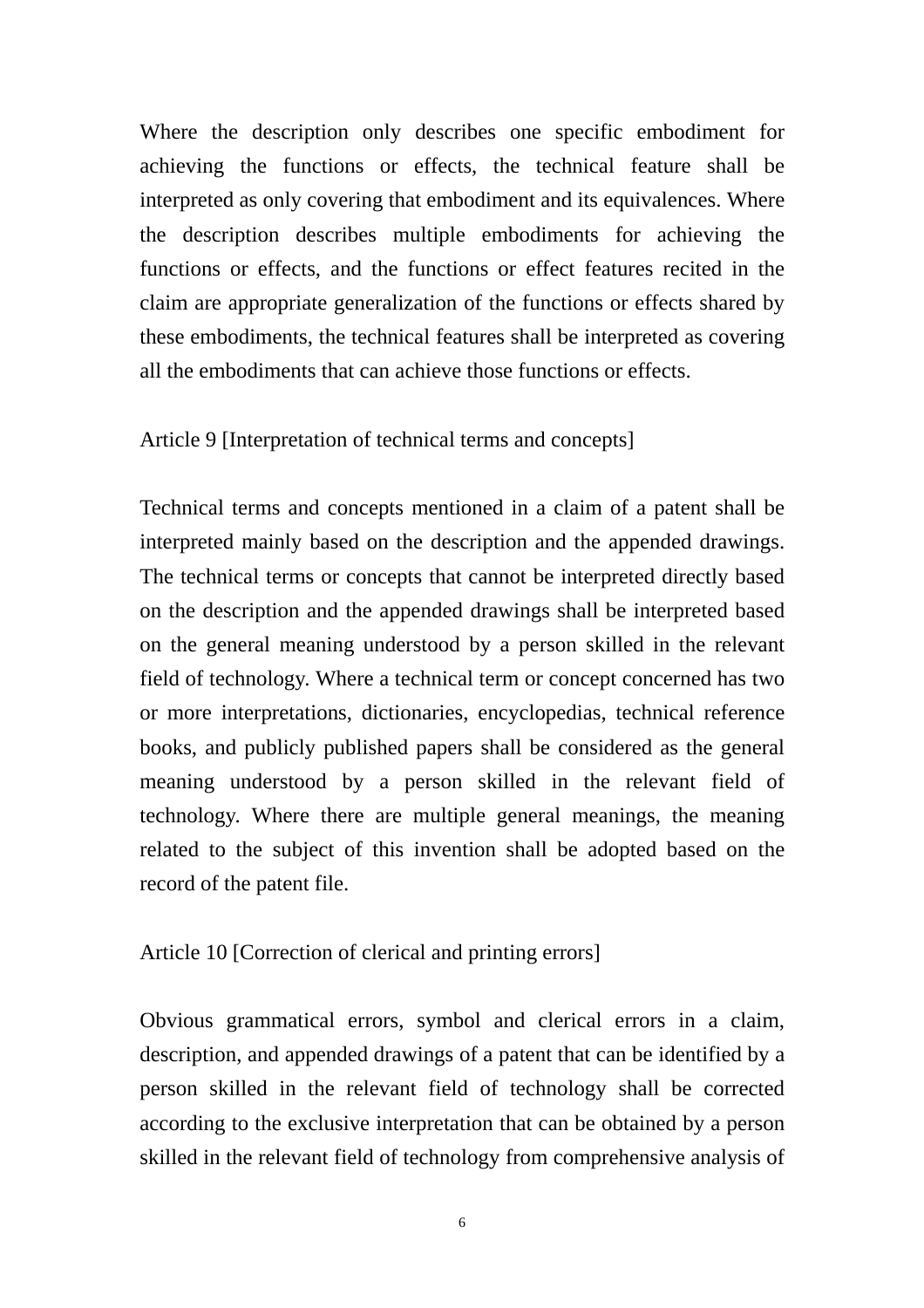the claim, description, and appended drawings. Where there are several interpretations, those unfavorable to the patentee shall be adopted.

Printing errors in a claim, the description and appended drawings can be corrected or explained according to the original documents in the files concerned, except the copy of priority documents and other original documents in foreign languages.

Article 11 [Rule of equivalence]

That "the extent of protection of the patent right for invention or utility model shall be determined by the terms of the claim" under Article 56(1) of the Patent Law means that the extent of protection of the patent right shall be determined by the extent determined by the essential technical feature recited in the claim, also including the extent determined by equivalent feature of said essential technical feature.

Equivalent feature of the technical feature recited in the claim means that the feature uses basically the same means, achieves basically the same function and results in basically the same effect, and it can be contemplated by one skilled in the art without exercise of creative work by reading the description, drawings and claims when an infringement occurs.

In an infringement lawsuit, where an obligee requests that an alternative feature of a technical feature recited in a claim, which alternative feature is obvious to one skilled in the art on the date of filing the application but is not recited in the claim, shall be determined as an equivalent feature by applying the rule of equivalence, the People's court shall not support such a request.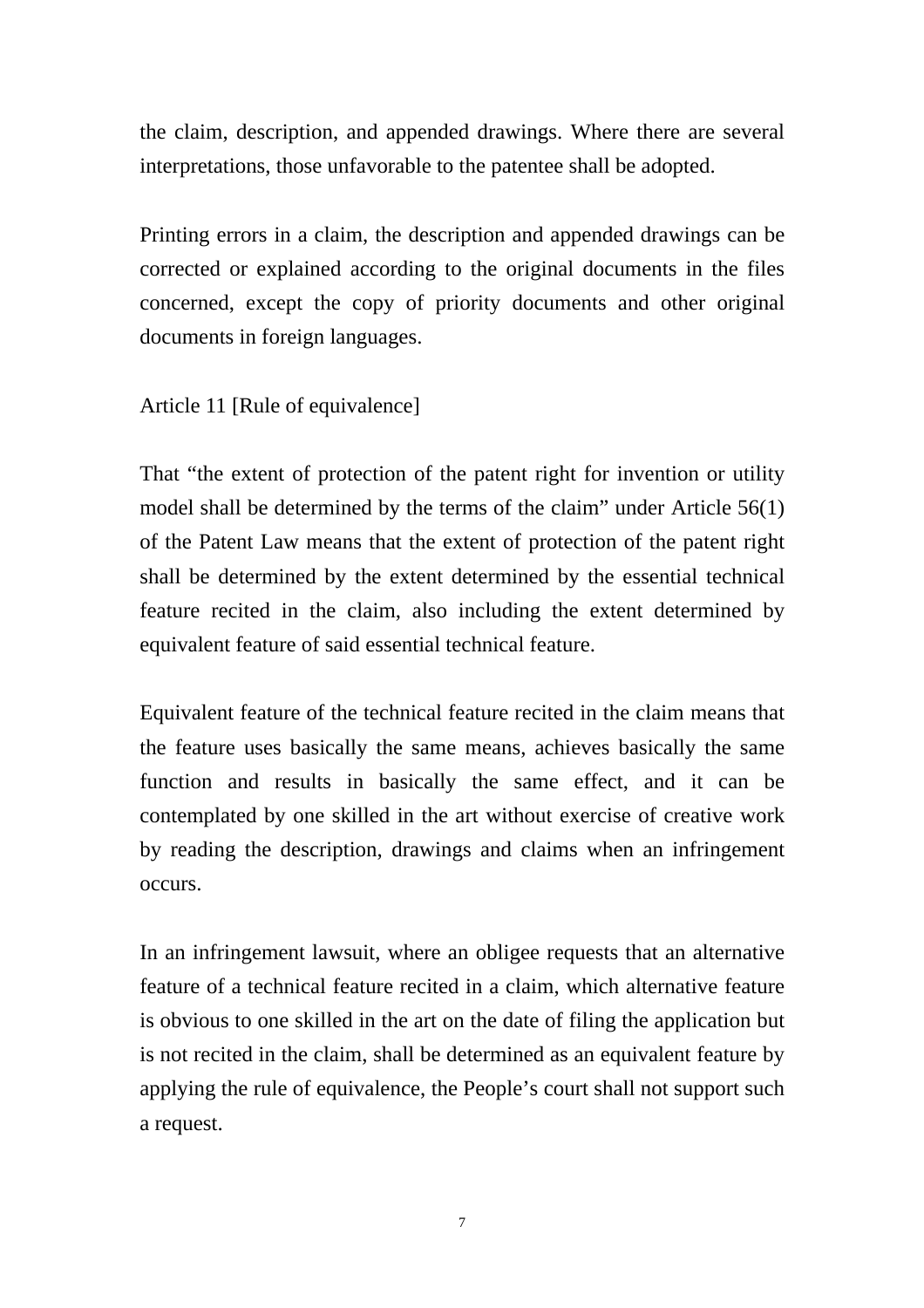Where the rule of equivalence is applied, the People's court shall only judge whether the technical features of the accused infringing article are equivalent to the corresponding technical features recited in the claim. The People's court shall not judge whether the accused infringing article is equivalent to the technical solutions of a patent as a whole.

Article 12 [Equivalence of technical features defined with value ranges]

Where a claim recites technical features defined with a range of value, the People's court generally shall not determine that a corresponding technical feature of the accused infringing article which is not within the range of value is an equivalent feature.

As for a patent for invention for a composition defined with both components and contents, the People's court shall firstly judge whether the components of the accused infringing article are the same as or equivalent to those recited in the claim. Where one or more components are not the same or equivalent, it shall be determined that the accused infringing article does not fall within the extent of protection of the patent right; while where the components are the same or equivalent, comparison of contents shall be further conducted in accordance with the previous paragraph.

Article 13 [Rule of Estoppel]

Any amendments or observations having restrictive effect on the extent of protection of the patent right, made by the patent applicant of a patent or patentee during patent granting or maintaining procedures in the patent documents or written statements or observations on record aiming at satisfying requirements on substantive conditions for granting a patent right under the Patent Law and its Implementing Regulations, have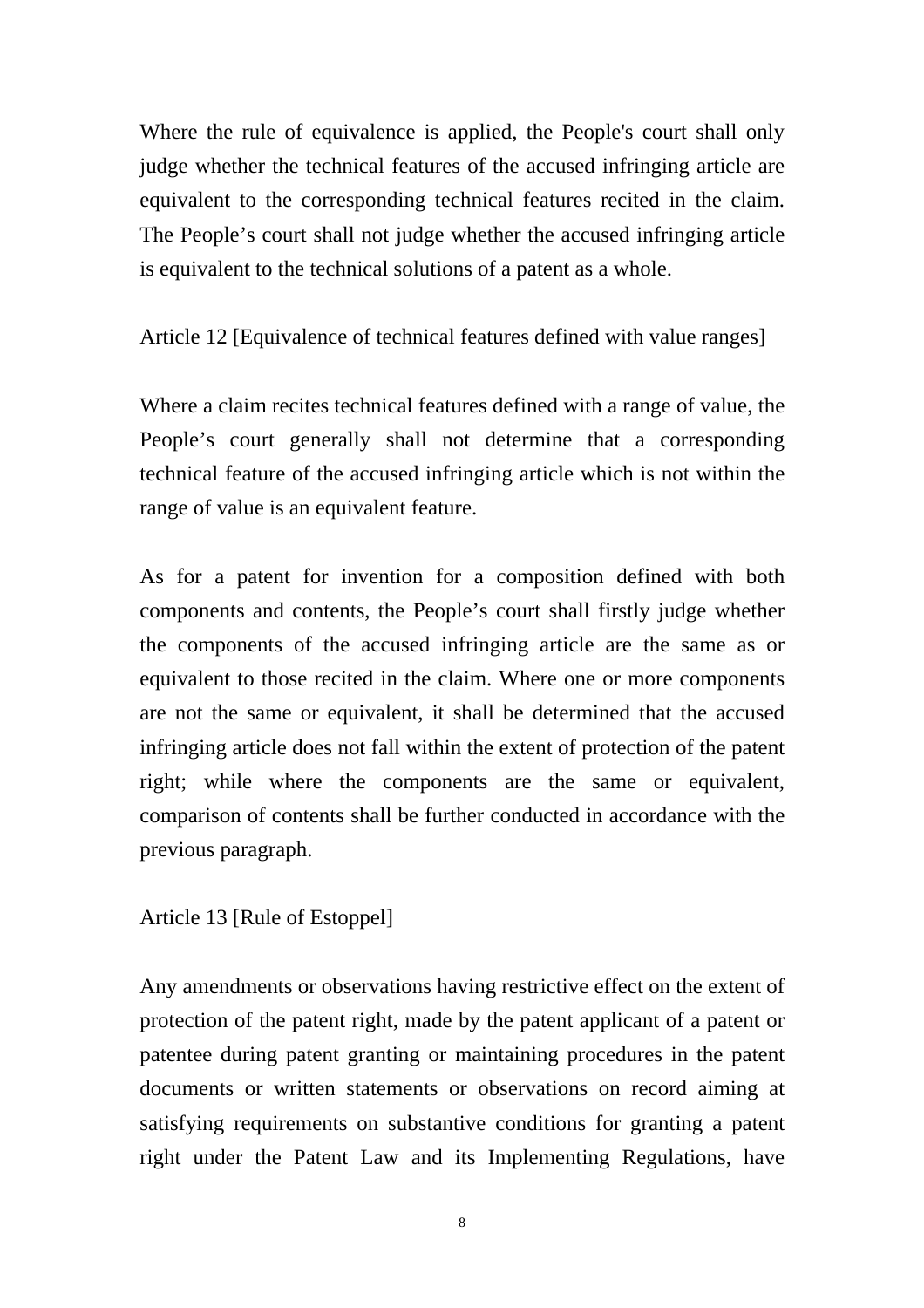limiting effect on the obligee. The rule of Estoppel shall be followed in a patent infringement lawsuit.

The People's court shall not consider Estoppel technical contents as equivalent features of the technical features recited in the claim. As to technical features that have been amended in the patent granting and/or maintaining procedures, after the rule of Estoppel is applied, the obligee still has the right to request application of the principle of equivalence to the technical features retained.

Article 14 [No neglect of non-utility model technical features]

Technical features concerning use of a product, manufacturing process, use process, components of a material and contents thereof as recited in a claim of a patent for utility model, which do not concern the product's shape, structure, or their combination, are therefore having limiting effect on the extent of protection of a patent right and shall not be neglected by the People's court.

(II) Process of judging infringement of a patent for invention or utility model

Article 15 [Rule of full coverage]

Where an accused infringing article comprises all technical features recited in a claim, or where although individual or some technical features of the accused infringing article are not the same as the corresponding technical features recited in the claim, they are considered equivalent technical features of the technical features recited in the claim in accordance with the rule of equivalence, the People's court shall determine that the accused infringing article falls within the extent of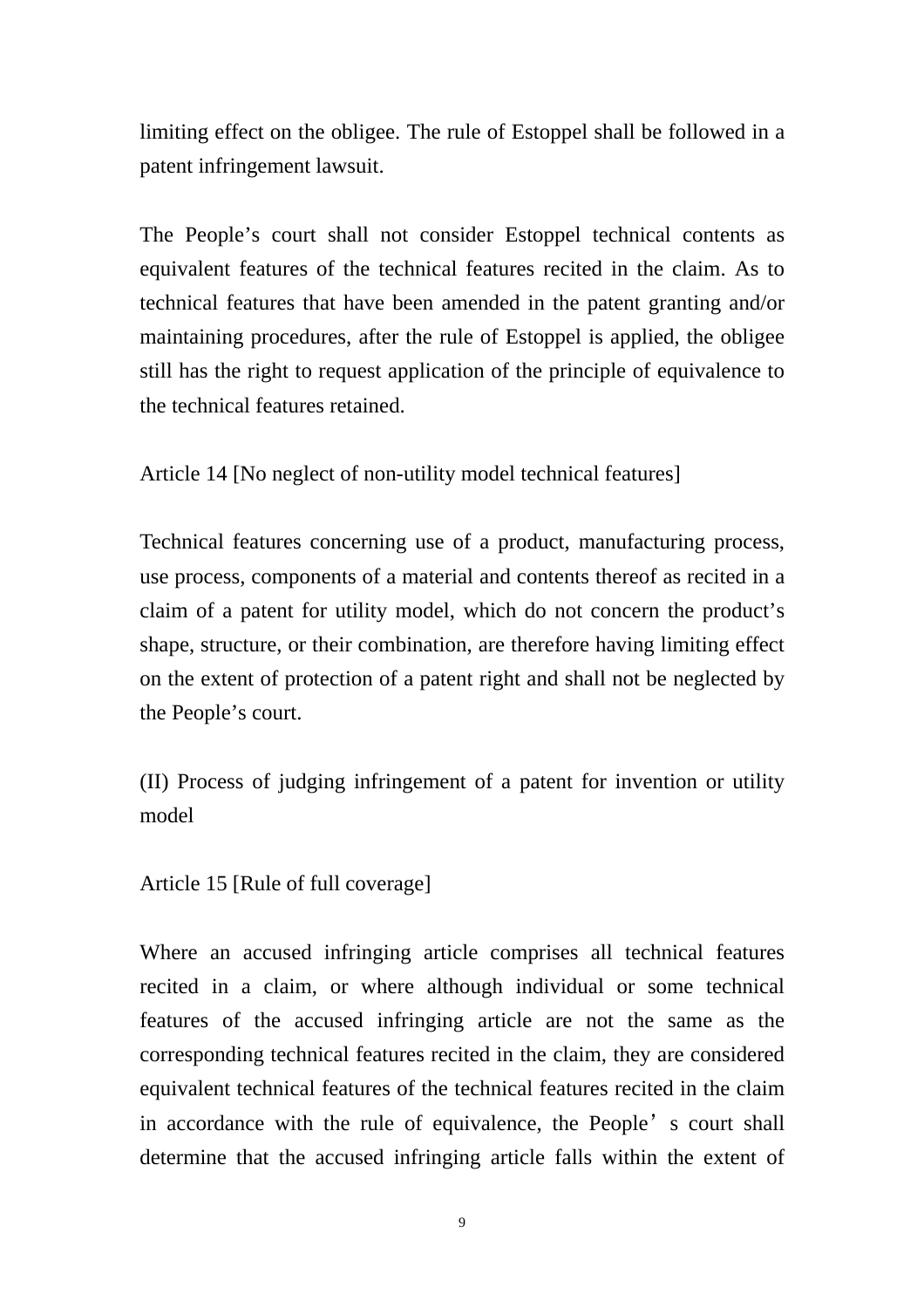protection of the patent right and rule that the accused infringer does not infringes a patent right.

Where the accused infringing article comprises additional technical feature besides the technical features that are the same as or equivalent to all the technical features recited in the claim, no matter what function and/or effect can be produced by the additional technical feature per se or a combination of the features with other technical features, the People's court shall draw the same conclusion as in the previous paragraph.

Where technical feature of an accused infringing article fall within the extent of a technical feature represented by a generic concept in a claim, the People's court shall determine that this technical feature of the accused infringing article is the same as the technical feature represented by a generic concept in the claim.

Where an accused infringing article lacks one or more technical features of a claim, or where one or more technical features of the accused infringing article are neither the same as nor equivalent to the corresponding technical features of the claim, the People's court shall determine that the accused infringing article does not fall within the extent of protection of the patent right and rule that the accused infringing article does not infringe a patent.

# Article 16 [Comparison of technical features]

Where technical comparison shall be conducted to in a patent infringement lawsuit, all the essential technical features recited in a claim shall be compared with the corresponding technical features of an accused infringing article. No comparison of technical features shall be conducted between an accused infringing article a patented product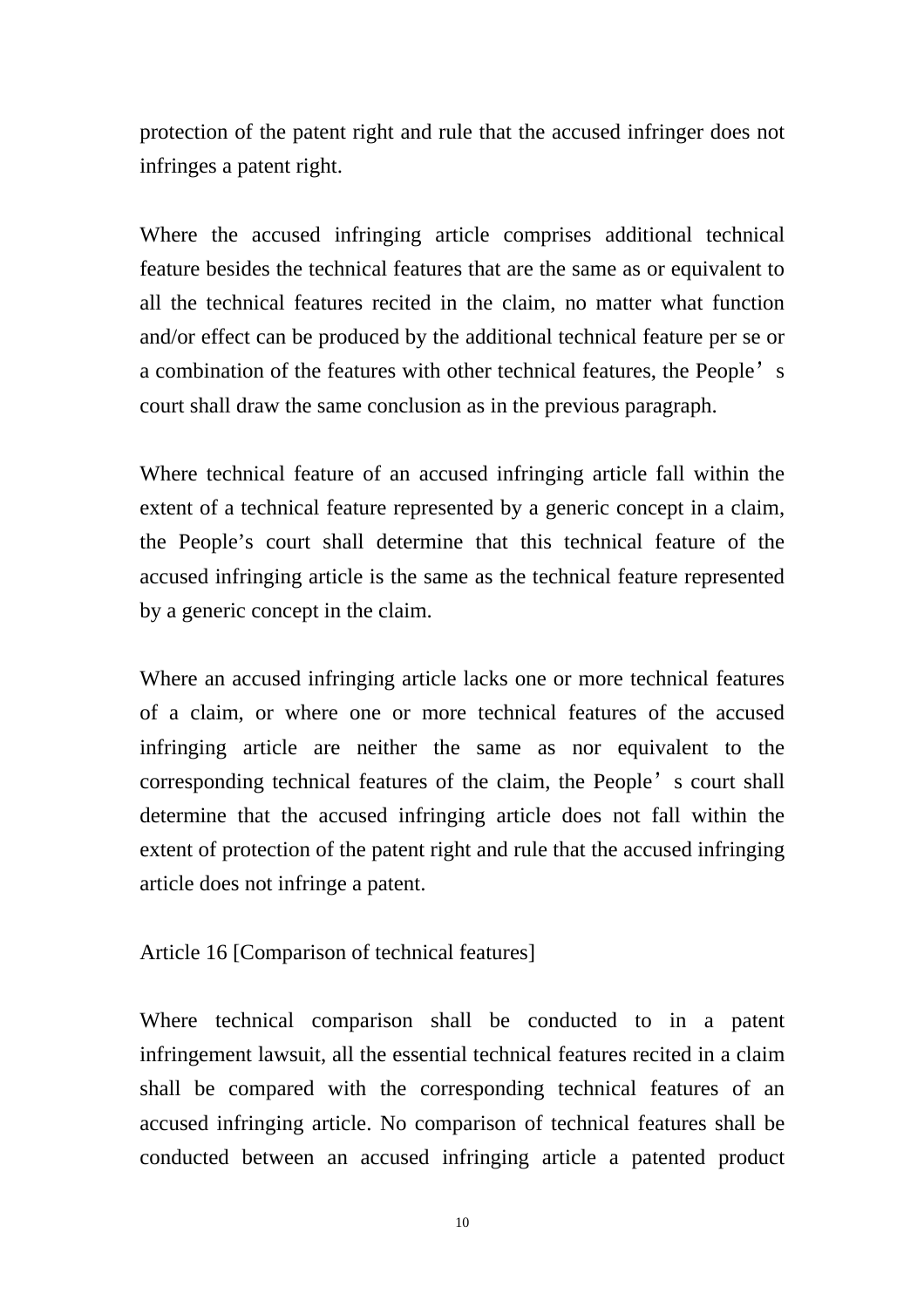produced by the obligee or a patented process employed by the obligee and the product directly obtained by the patented process and the.

II. Judgment of infringement of patent right for design

(I) Determination of the extent of protection of patent right for design

Article 17 [Extent of protection of patent right for design]

As described in Article 56(2) of the Patent Law, "the extent of protection of the patent right for design shall be determined by the product incorporating the patented design as shown in the drawings or photographs". This means that the extent of protection of the patent right for design shall be determined by the visible shape, graphic pattern or their combination of the patented product of the design as shown in the drawings or photographs as well as the new design part with a sense of beauty formed by the combination of the color and the shape and/or graphic pattern, including the identical or similar designs of the products identical or similar to the patented product of the design.

Article 18 [Contents which are not subjected to protection of patent right for design]

According to Article 23 of the Patent Law and Rule 2(3) of the Implementing Regulations of the Patent Law, the People's court shall exclude the following designs from the extent of protection of the patent right for design.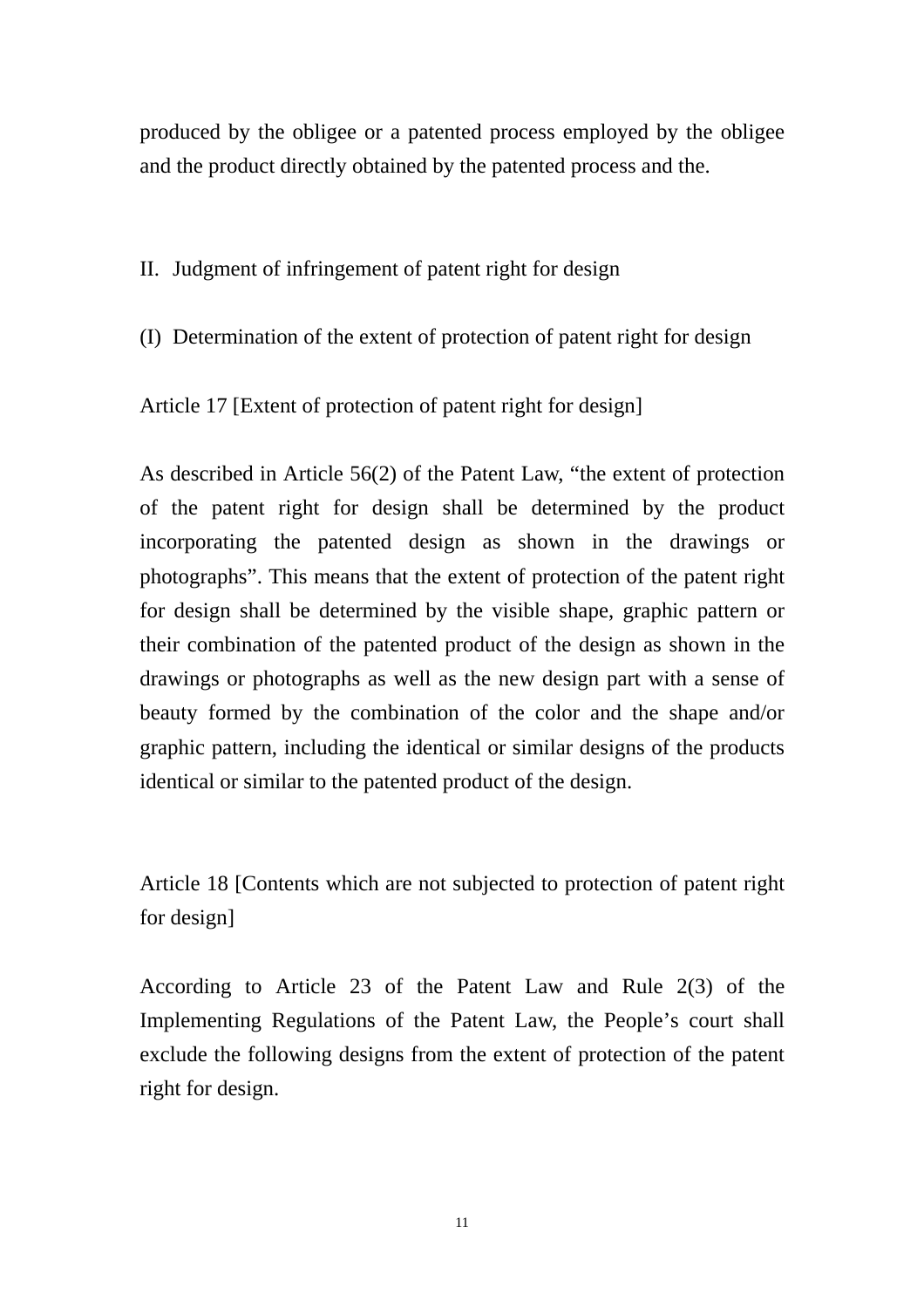(I) Internal shape, graphic pattern and color characteristics of the product that will not be noticed during regular purchase and cannot be seen by consumers when using said product;

(II) The only design that can be adopted to realize the technical function of a product;

(III) A design used to connect or install a product to or on another product so that they can function together, excluding the situation that there are several designs that can be selected in order to realize the technical functions.

Article 19 [Protection of color of design]

For a patent right for design that requests protection of color at the same time, the claimed color is one of the factors that limit the extent of protection of the patent right for this design. The People's court shall use the combination of the claimed color with the shape and/or graphic pattern as the extent of protection of the patent. If the shape of this design is a common shape, comparison and judgment shall be made only for the combination of the color with the shape or the color with the graphic pattern. If the shape, graphic pattern, and color are all newly designed, comparison and judgment shall be made for the combination of the shape, graphic pattern, and color.

The color of a product alone may not be the object of the protection of a design unless the change of color itself forms a type of graphic pattern.

The original colors of the materials used for manufacturing a product are not subjected to patent protection of the design.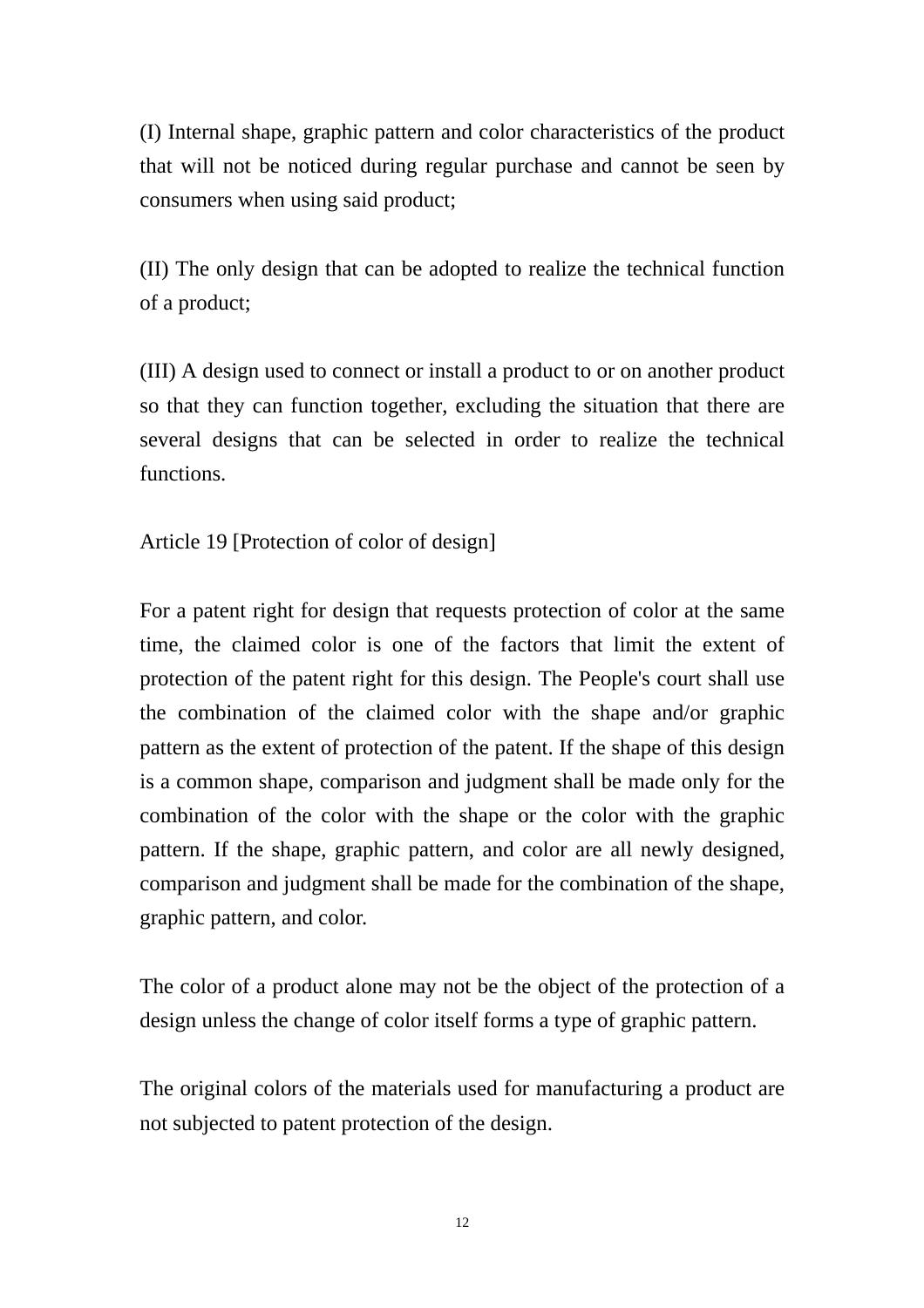Article 20 [Effects of brief explanation, sample, or model of a design]

The brief explanation of a design, and the key design points of the design, and samples or models submitted during the patent right granting procedure as required by the patent administrative organ under the State Council can be used to interpret a patent for design.

(II) Method of judging infringement of the patent right for design

Article 21 [Identical or similar design of identical or similar products]

If the accused infringing product uses a design identical or similar to a patented design on a product that is identical or similar to the product incorporating the patent design as shown in the drawings or photographs at the time when the patent right is granted, the People's court shall rule that the accused infringing product falls under the extent of protection of the patented design, and the accused infringer infringes the patent right of the design.

If the accused infringing product is neither identical nor similar to a product of a patent for design, or the design of an accused infringing product is neither identical nor similar to that of a product of a patent for design, the People's court shall rule that the accused infringing product does not fall under the extent of protection of the patented design, and the accused infringer does not infringe the patent right of the design.

Article 22 [Identical product and similar product]

Identical product as described in Article 21 of the present Provisions means that an accused infringing product has completely identical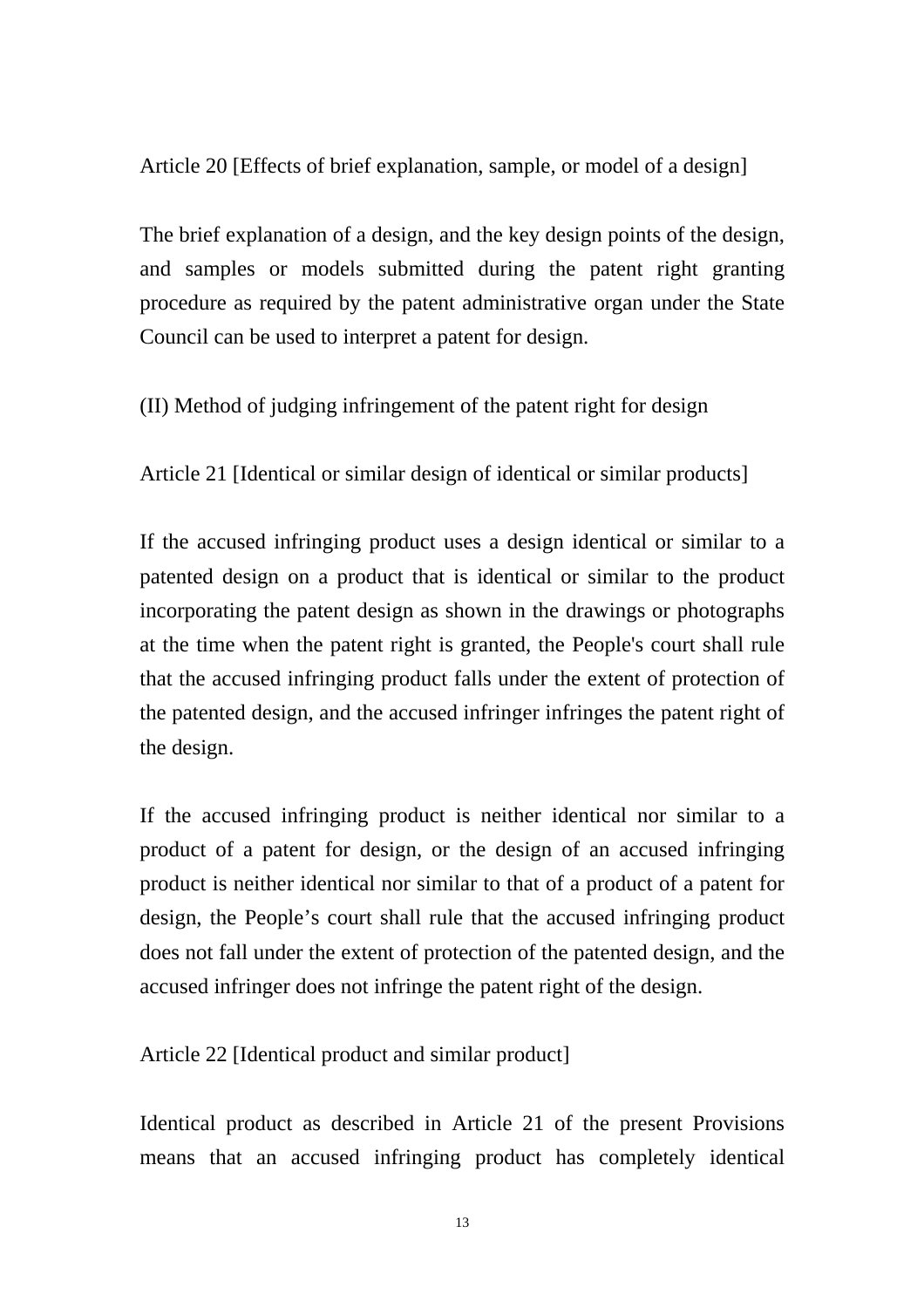applications and functions with the product of a patent for design.

Similar products as described in Article 21 of the present Provisions means that an accused infringing product has completely identical applications with the product of a patent for design, but the specific functions therefore are different.

The People's court can determine the use of a product with reference to the names of the products, type of the product specified to use that design when granting the patent right to the design (that is, the same category in the design product classification table publicized by the patent administrative organ under the State Council), and the actual situations of sales and use of the products.

Article 23 [Identical design and similar design]

Identical design as described in Article 21 of the present Provisions means that an accused infringing product, which is identical with the product of a patent for design, uses a design visually having no differences from the design of the product of said patent for design.

Similar design as described in Article 21 of the present Provisions means that an accused infringing product, which is identical with or similar to the product of a patent for design, uses a design similar to the design of the product of said patent for design.

Contents which are not the main design factors, such as the size, material, internal structure, functions, technical performance of a product, and the subject matter and expressions in the graphic pattern of the product will not influence the identification of identical or similar designs.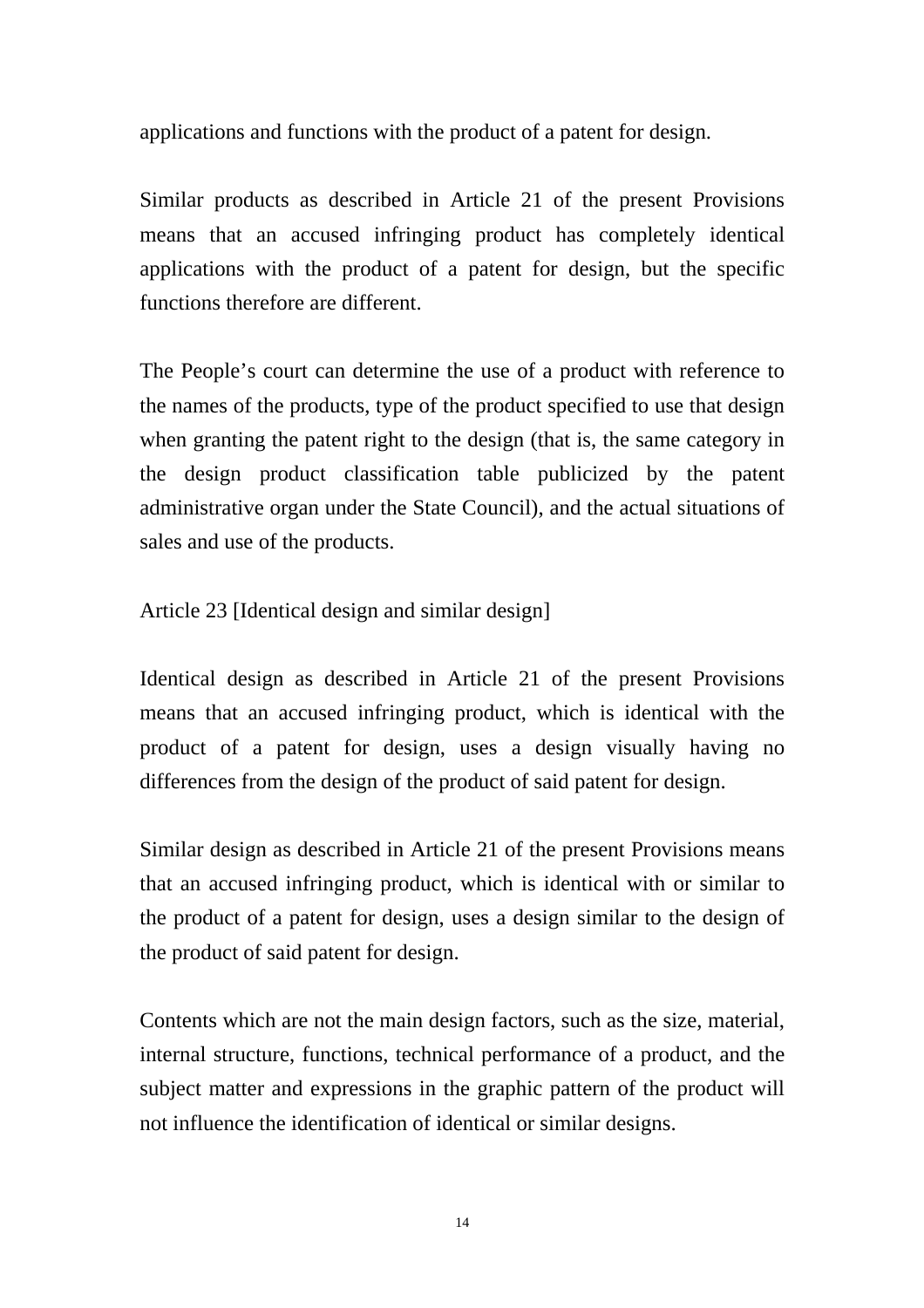# Article 24 [Identification of similar designs]

When identifying a similar design, the People's court shall rely on the fact whether ordinary consumers concerned will be easily confused out of ordinary attention. If they will be easily confused, the accused infringing product shall be judged to have a similar design. Otherwise, the design is neither identical nor similar.

Methods for identifying whether an accused infringing product has a design similar to the product of a patent for design include direct visual observation, comparison under certain intervals in both time and space, focus on the comparison of main parts, and comprehensive judgment.

If an accused infringing product has a design integrally similar to the product of a patent for design, or the main parts thereof are identical or similar, the People's court shall generally identify that ordinary general consumers concerned will be easily confused, and the accused infringing product shall be judged to have a similar design.

Ordinary consumers concerned in this provision are the final consumers of the product. However, parties who have a close relationship with sales or service of the product can also be considered as the ordinary consumers concerned. The main parts mentioned above are parts of the appearance of a product that draw attention of the ordinary consumers concerned. Main parties of a design can be identified by combining with the general state of the product used, key design factors of the design, and aesthetic perception.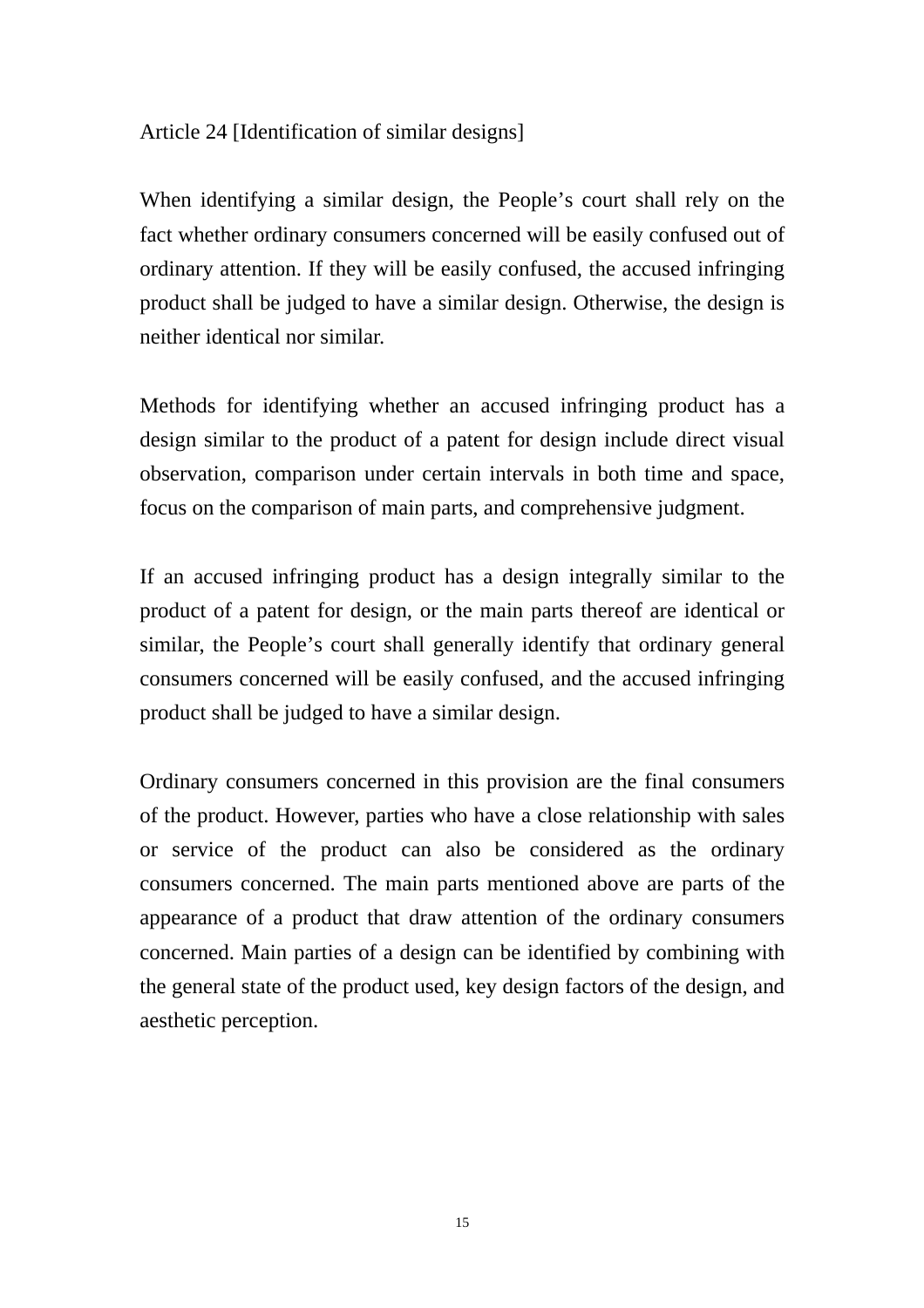## Article 25 [Comparison object]

When comparing and judging a design during a lawsuit of an infringement of the patent right of a design, the drawings or photographs of the product of a patent for design shown in granted document shall be compared with drawings or photographs of an accused infringing product or drawings or photographs that reflect the design of the accused infringing product. The People's court shall not compare the actual product of a patent for design submitted by an obligee with the accused infringing product unless the actual product is completely identical to the product of the design illustrated in the drawings or photographs of the product of the patent for a design shown in the granted document

III. Patent infringement act

(I) Exploitation of patent infringement

Article 26 [Production or business purposes]

The production or business purpose mentioned in Article 11 and Article 63(2) of the Patent Law means the purpose for industrial or agricultural production or commercial operation and is not limited to profitable purpose. It, however, does not include the purpose for individual use or consumption.

Acts of offering to sell and selling a patented product or obtaining a product directly by a patented process by natural persons, legal persons, or other organizations, or the acts of manufacturing, using, importing a patented product or using and importing a product directly obtained by a patented process of legal persons, or other organizations, are all acts with the production or business purposes.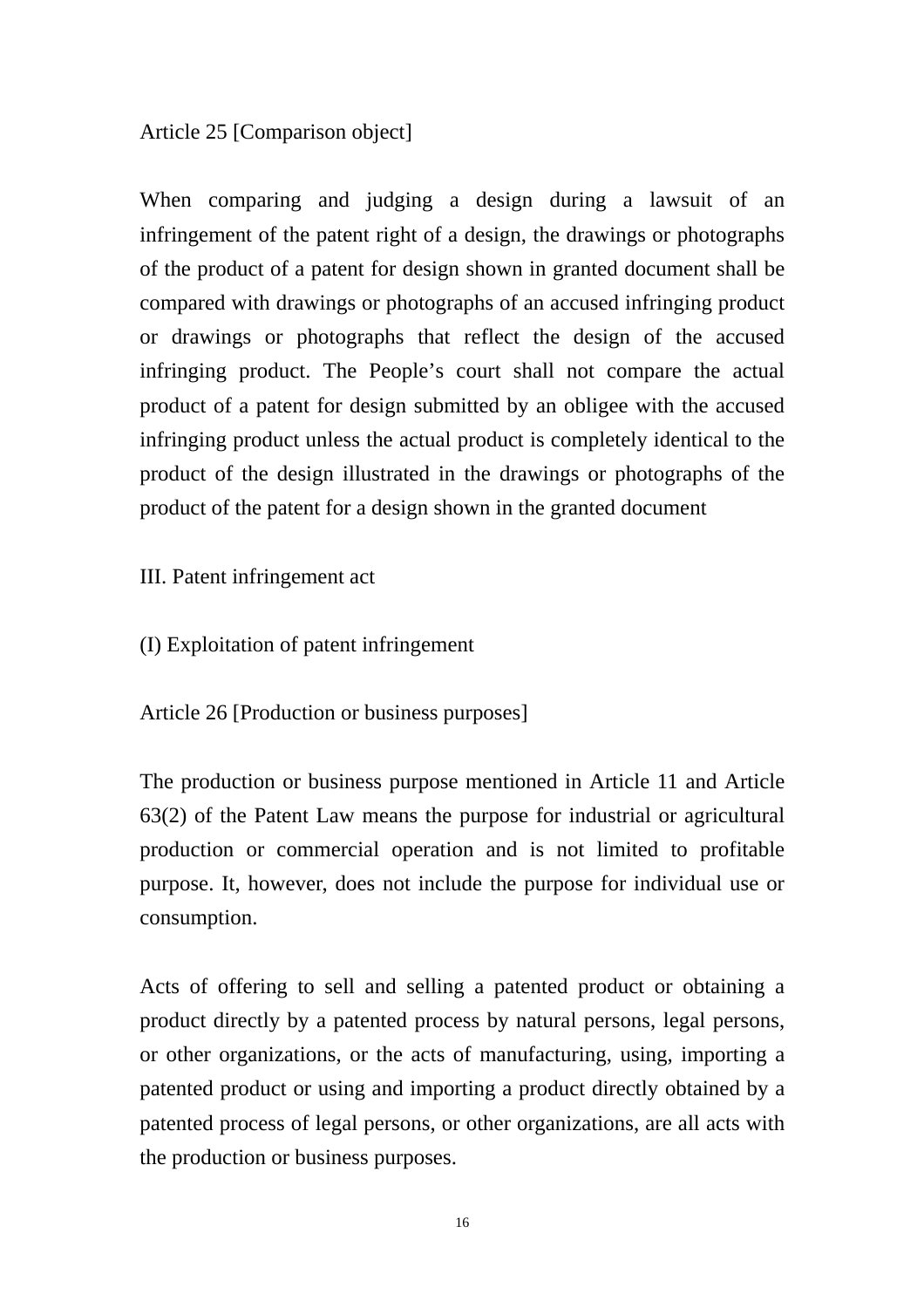If a doctor temporarily prepares a patented drug for the prescription of a specific patient and the drug is only used by that patient, the act of the doctor is not considered to have a production or business purpose.

Article 27 [Manufacture of a patented product]

Manufacture of a patented product mentioned in Articles 11 and 63 of the Patent Law means processing or manufacturing of a patented product through a mechanical or manual means. The following acts are deemed as manufacture of a patented product,

(I) the act of assembling a patented product;

(II) the act of acquiring parts of a sold patented product and re-assembling the patented product; and

(III) the act of recycling the product of a patent for design as a package used by another organization and packaging one's own product for the purpose of production and business.

Maintenance conducted by a legitimate user of a patented product, such as repair or replacement of the parts of the product so as to enable proper use of the patented product is not considered as act of manufacturing a patented product.

Quantity, quality and the like of a patented product do not affect the identification of the manufacturing act.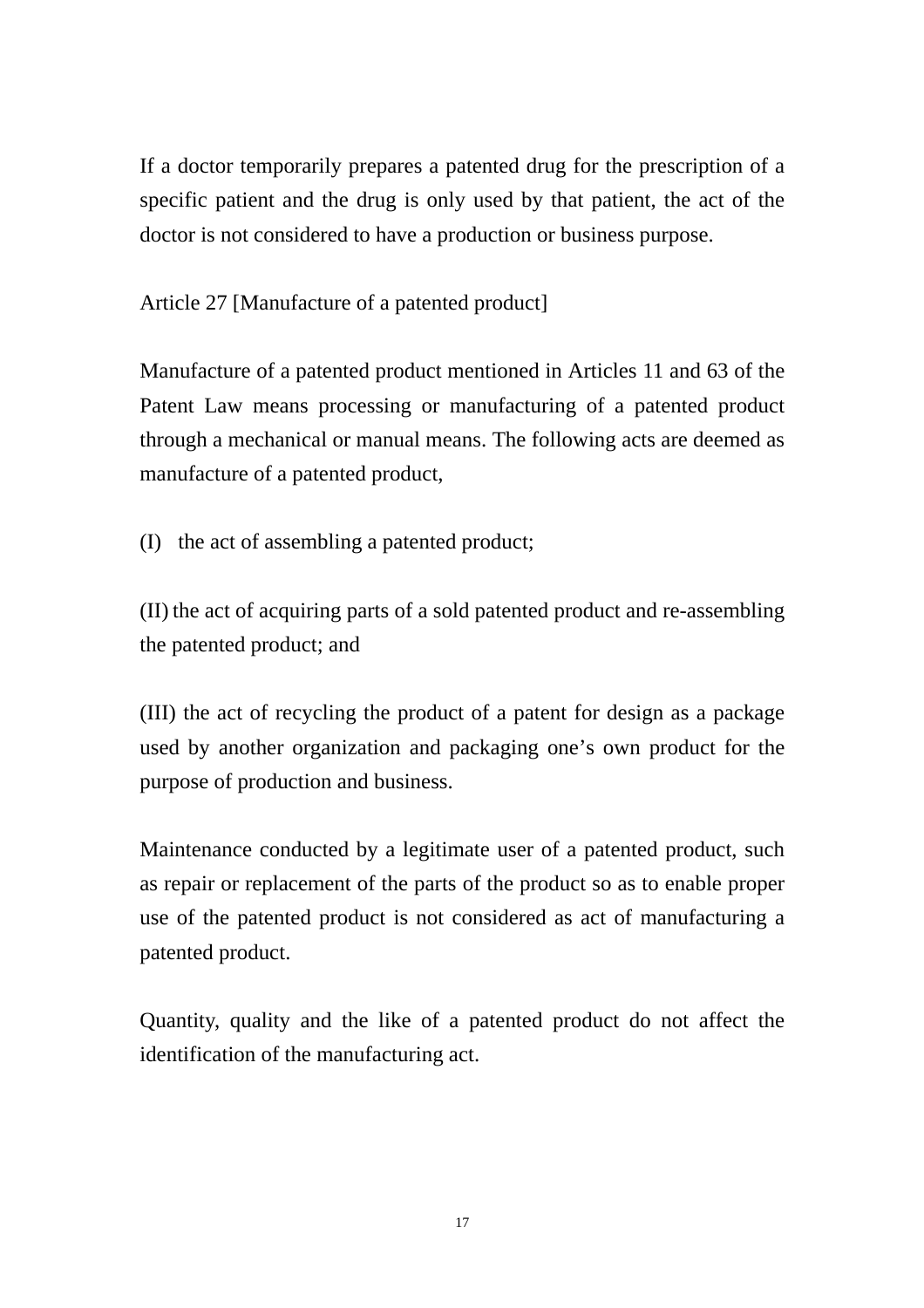### Article 28 [Offering to sell a patented product]

If a party shows the intention of selling a patented product prior to patent expiration but clearly indicates that the product can only be available after the patent expires, it is not considered an act of offer to sell as described in Articles 11 and 63 of the Patent Law.

Article 29 [Sale of a patented product]

If the ownership of a patented product is not actually transferred but a sale contract has been established legally, the act is also considered as the sale of said patented product as prescribed under Article 11 and 63 of the Patent Law unless it is clearly indicated in the contract that the product can only be actually available after the patent expiration.

If a manufacturer uses a product infringing a patent for design owned by another party as a part in the product manufactured by itself, such an act constitutes sale as prescribed in Article 63(2) of the Patent Law; if a manufacturer of a product is unable to prove the legitimate source of that part, said manufacturer is considered to have manufactured said product that infringes a patent for design.

Article 30 [Import of a patent product]

Import of patented product mentioned in Articles 11 and 63 of the Patent Law means transporting a patented product from foreign countries into China by crossing the national border.

A patent product brought into a free trade zone is considered imported patented product.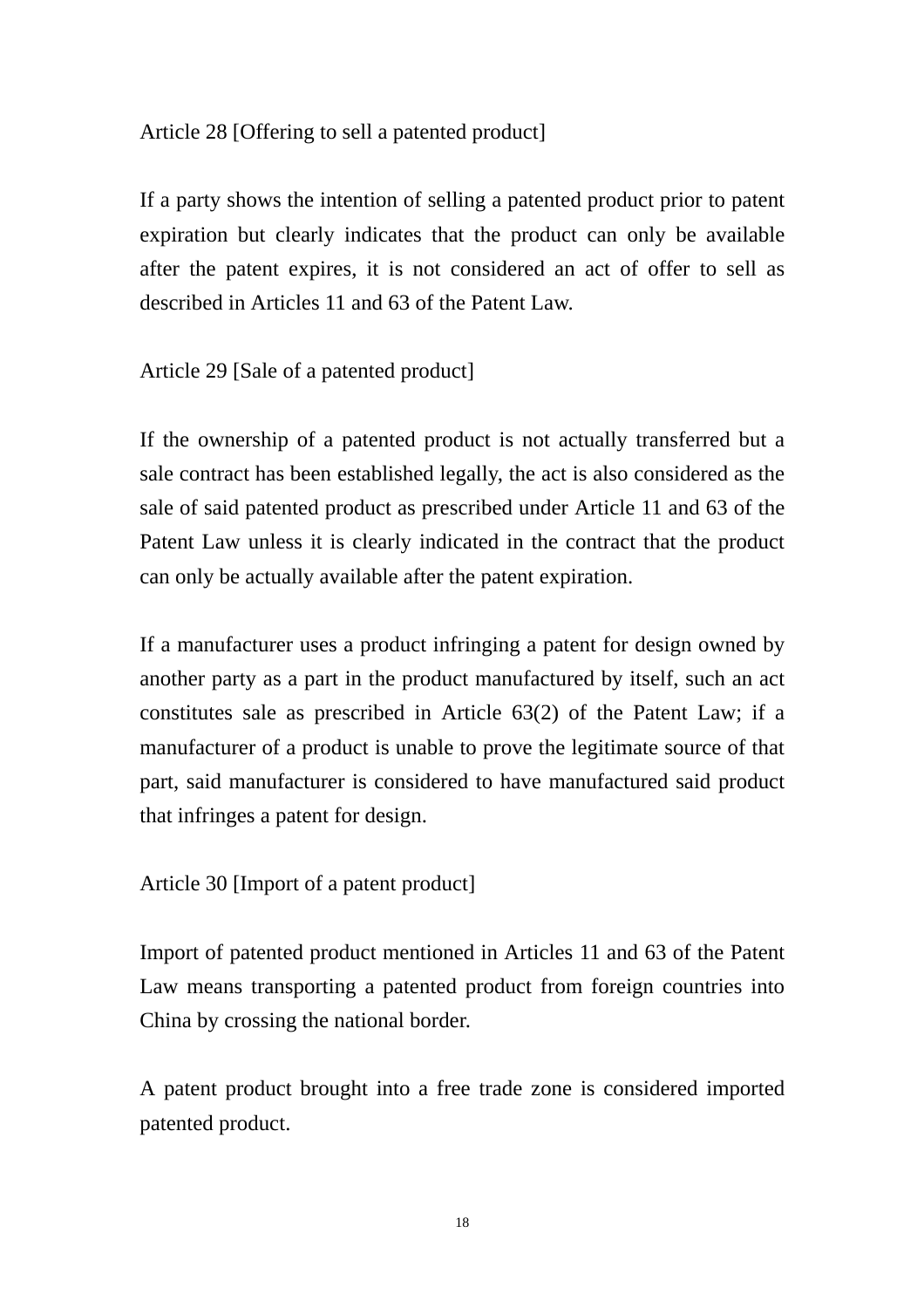Article 31 [Product directly obtained by a patented process]

"A product directly obtained by a patented process" mentioned in Articles 11 and 63 of the Patent Law means a primitive product obtained by using all the technical features of a patented manufacturing process claim. The act of further processing and treating a primitive product to obtain a subsequent product by producing physical or chemical change is an act of directly obtaining a product by said patented process, but the subsequent product is not a product directly obtained by the patented process anymore.

Article 32 [Exploitation of infringement of dependent patent]

A patentee of a dependent patent exploits its own patent without the authorization of the patentee of a fundamental patent or acquiring the compulsory license for exploitation of the fundamental patent, the People's court shall rule this act as an infringement of the fundamental patent.

If the patentee of a fundamental patent exploits a dependent patent without the authorization of the patentee of the dependent patent or acquiring the compulsory license for exploitation of the dependent patent, the People's court shall rule this act as an infringement of the dependent patent.

If a third party exploits a dependent patent without the authorization of patentees of both a fundamental patent and a dependent patent or acquiring the compulsory licenses for exploitation of both the fundamental patent and the dependent patent, the People's court shall rule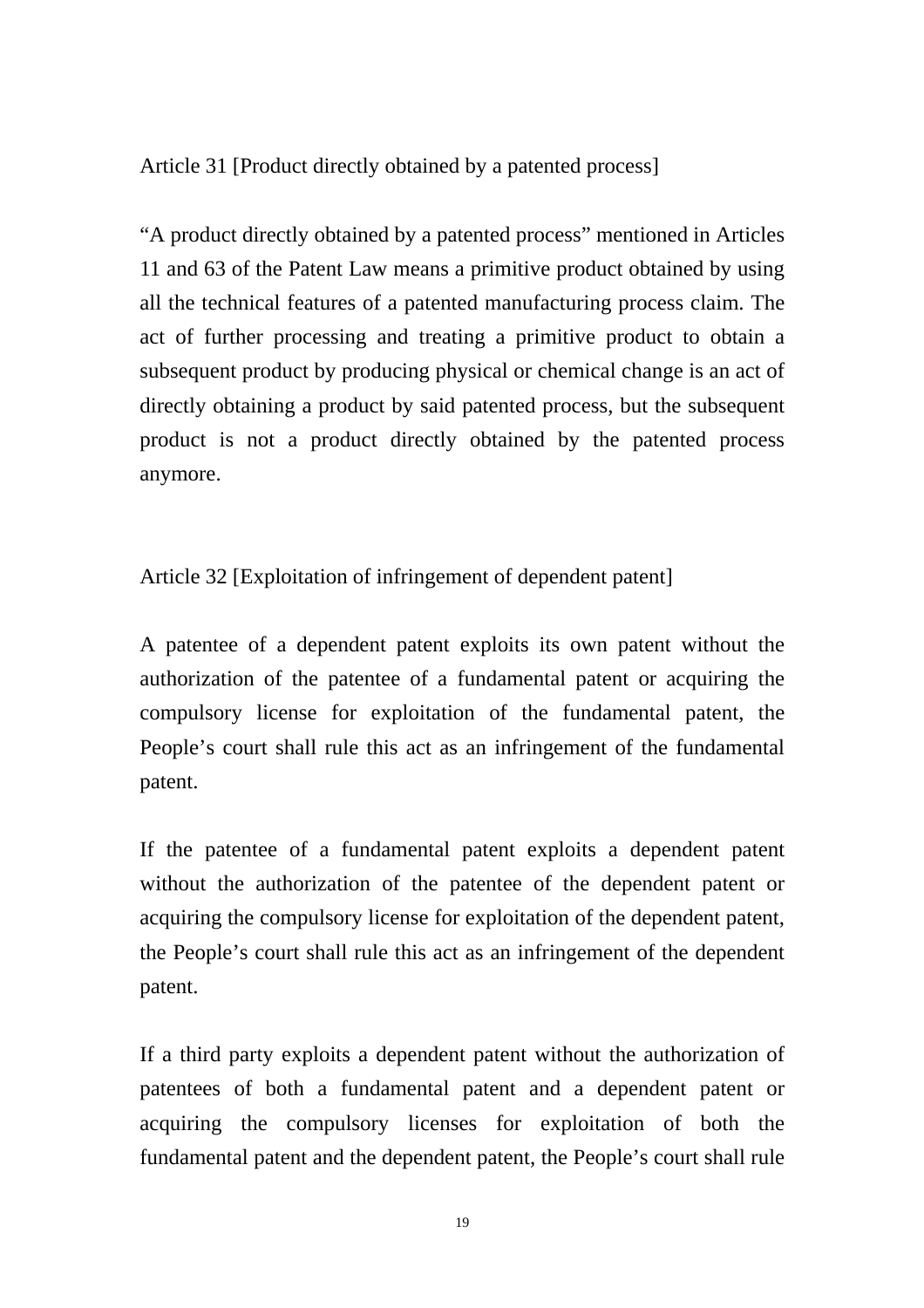this act as an infringement of both the fundamental patent and the dependent patent.

Dependent patent in the present Provisions is also called a modified patent. It means that an invention or utility model filed later is a modification of a patent filed earlier. The later filed patent adds new technical content while employing the technical solution of the prior patent, including addition of new technical features or discovery of a new use based on the earlier filed product patent, and therefore it is granted for satisfying requirements of granting a patent as prescribed under the Patent Law. The prior patent is called a fundamental patent.

(II) Collective patent infringement act

Article 33 [indirect patent infringement]

According to Article 148(1) of Opinions of the Supreme People's Court on Several Issues Concerning the Implementation of the General Principles of the Civil Law of the People's Republic of China (For trial implementation), the People's court shall handle the following situations as collective patent infringement act:

(I) A person or an organization is aware fact that a third party infringes a patent of some else's, but still provides the third party with helps for exploiting the infringement, such as apparatus, working place;

(II) A person or an organization is aware fact that a product series concerned can only be used for raw materials, intermediate products and the like for exploiting a specific patent or utility model but still gives them to a third party who will use them and have no legal right to exploit the patent; and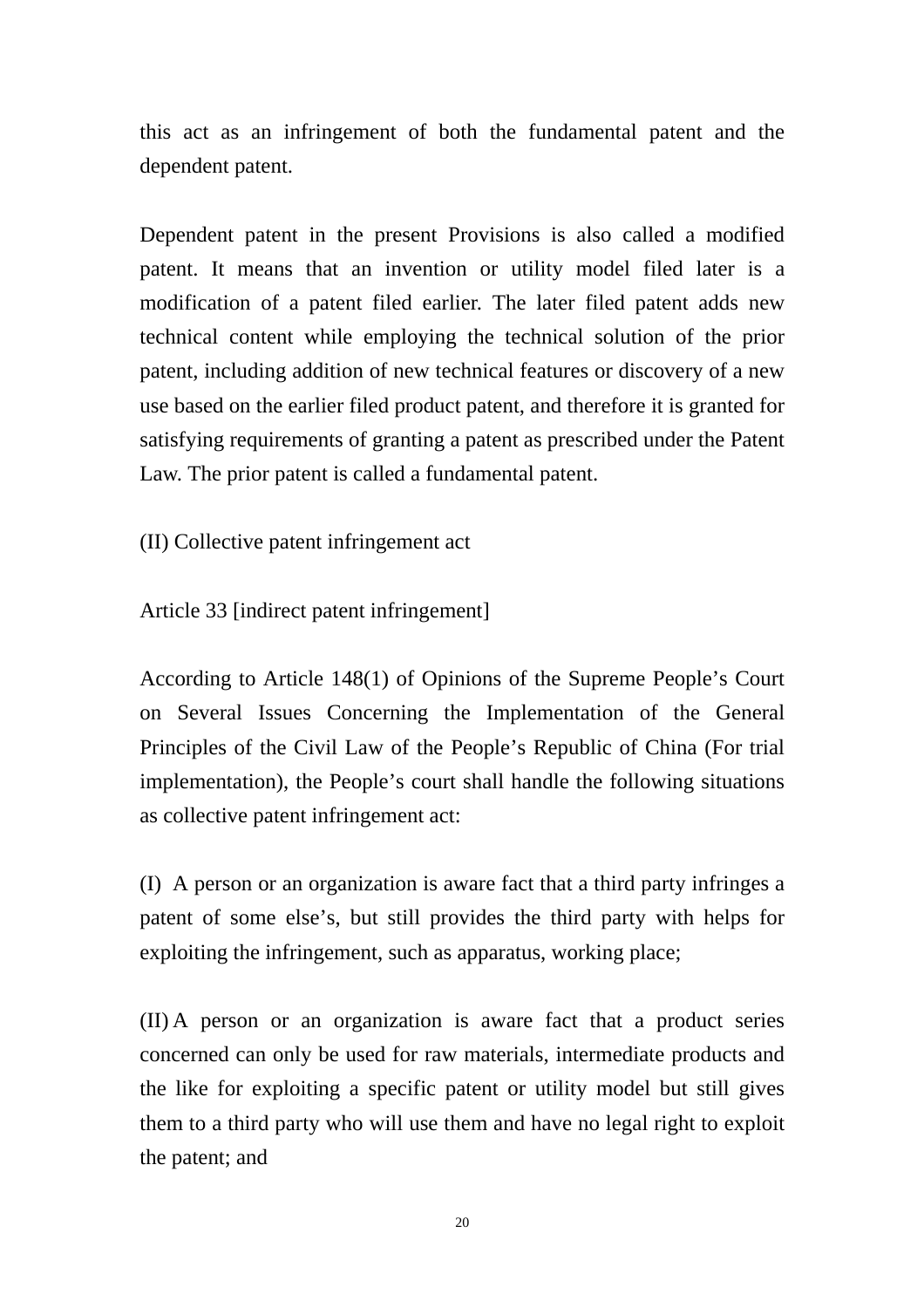(III) A trademark registrant is aware that licensee uses his trademark on a product infringing a patent of someone else's, but does not stop such an act.

Article 34 [Unauthorized permission of exploitation]

Unauthorized permission to a third party to exploit a patent without the special authorization by patentees or any basis under the Patent Law, or unauthorized permission to a third party by a patentee of a joint patent to exploit a patent without the consent of the other patentees or any legal basis, is deemed as collective patent infringement.

If a licensee is aware of or shall be aware of the fact that the licensor has no right to give permission, the licensee shall stop the patent infringement and bear a joint responsibility for compensation together with the licensor. If a licensee is unaware of or shall not be aware of the fact that the licensor has no right to give permission, the licensee shall stop the patent infringement, and the compensation or other civil liabilities shall be handled according to the provision of Article 353 of the Contract Law of the People's Republic of China.

Patentees listed in the patent certificate can be used as one of the main base to determine whether the licensee shall be aware of the fact that the licensor has no right to give permission.

Article 35 [Patent infringement of collective contractor]

If a contractor of a contract for work infringes a patent of someone else's because of accepting the principal's commission, reference may be made to Article 34 of the present Provisions.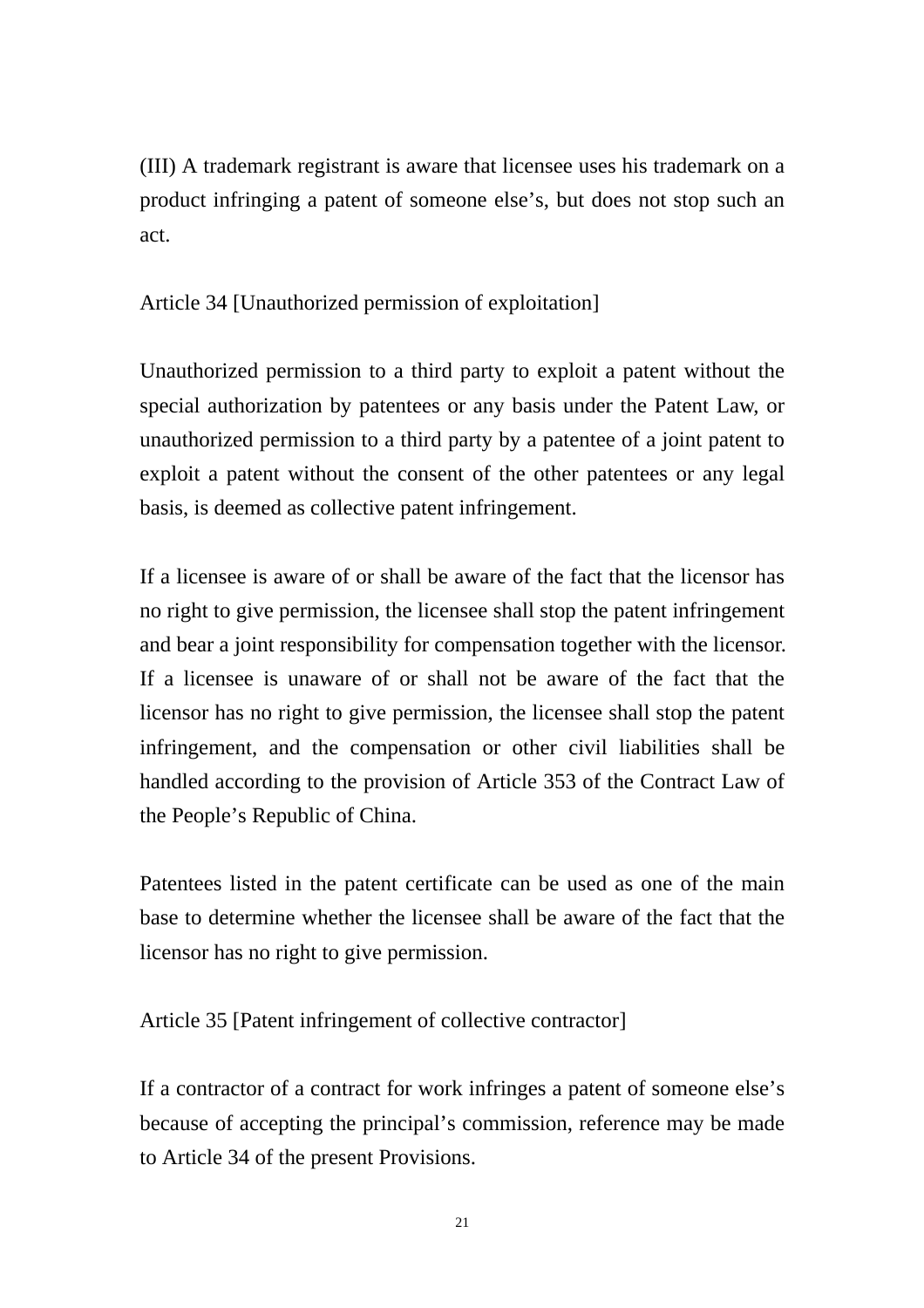Article 36 [Technical standards and patent license]

If a standardization management organization or an organization for standardization incorporate a patent into national standards, industrial standards, or other professional technical standards without the authorization of the patentee or the compulsory license for exploiting the patent, and a party adopting the standards infringes the patent by exploiting the standards, the People's court shall rule that the standardization management organization or the organization for standardization commits collective patent infringement.

If patentees participate in the standardization concerned but fails to declare that some contents concerned fall within the extent of protection of its effective patent before the standards are published, it is deemed that implied authorization for exploiting said contents for free has been acquired from the patentees, and relevant acts concerned of the standardization management organization, or the organization for standardization, and the party adopting the standards shall not be deemed as patent infringement.

Article 37 [Investigation of responsibilities of joint infringers]

In a joint patent infringement, an infringer who exploits a patent is called a direct infringer, while the other joint infringers are called auxiliary infringers. If it is difficult for the infringed party to find out the direct infringer or claim rights directly from a direct infringer when filing a lawsuit, it can file a lawsuit with the People's court to directly investigate and the responsibility of the auxiliary infringers.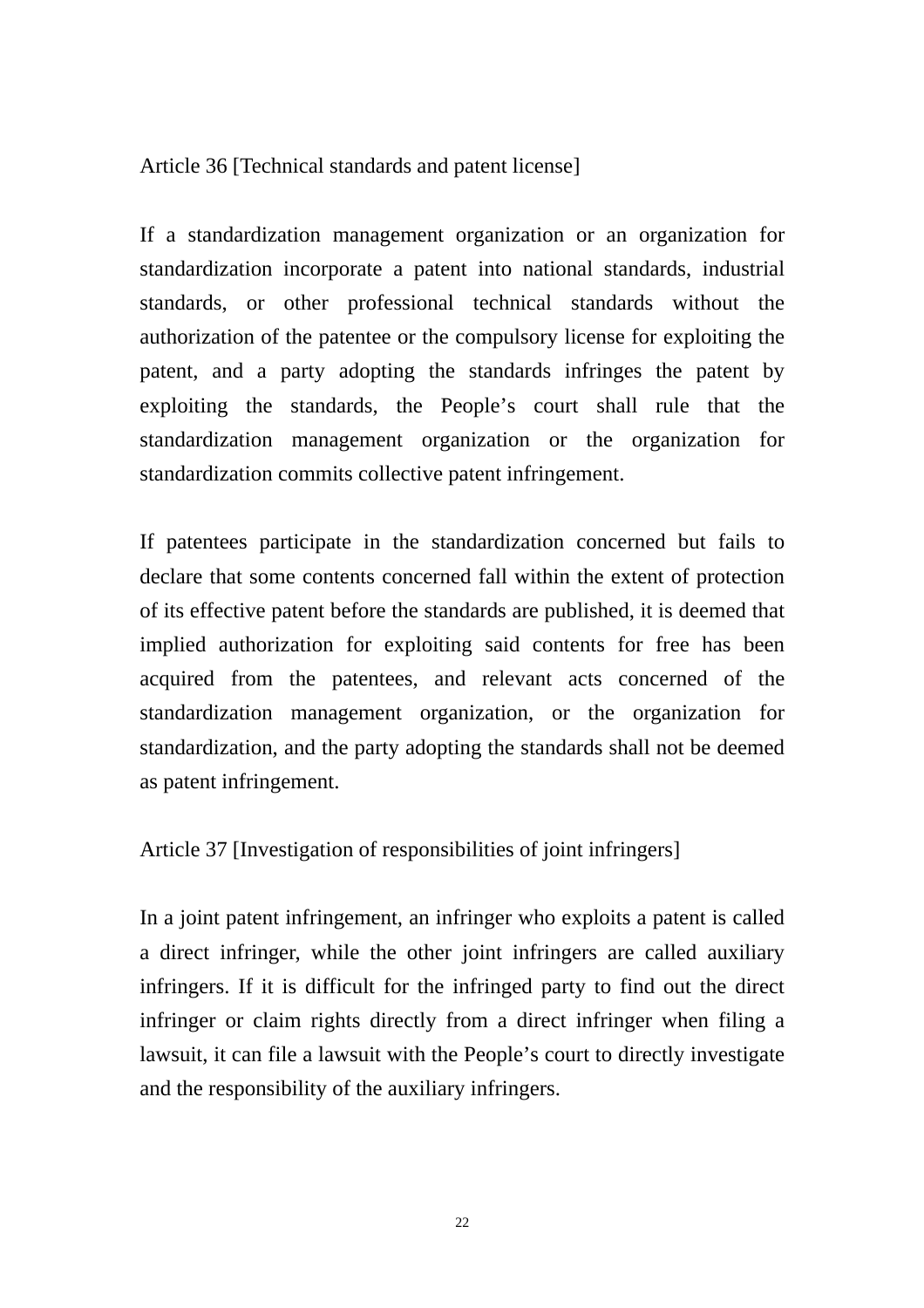In a patent infringement lawsuit, a plaintiff can request to add the joint infringers as joint defendants to participate in the lawsuit. A defendant can request the People's court to add the joint infringers as joint defendants to participate in the lawsuit. If necessary, the People's court can also directly add joint infringers as joint defendants to participate in the lawsuit.

If the joint infringers participate in a lawsuit, the People's court can directly allocate the responsibilities among the joint infringers at the request of the joint infringers after identifying that the joint infringers shall bear the liability for the infringement. If the joint infringers do not participate in the lawsuit, after the defendant bears the joint liability of compensation, the plaintiff can claim rights from the other joint infringers according to the laws.

(III) Act of passing off a patent

Article 38 [Exploitation of patent license and use of patent number]

If a licensee under a patent exploitation license contract exploits a patent according to the contract and indicates the patent number of a patent on its product or package thereof, or uses the patent number of a patent in other manners specified in the contract, the People's court shall not identify the act as an act of passing off a patent of another party as prescribed under Article 58 of the Patent Law.

If the technology or design actually exploited by the licensee of under a patent exploitation license contract is obviously inconsistent with the patent described in the contract and the licensee still illustrates the patent number of the patent on its product and package, or uses the patent number of the patent in other manners such that people confuse the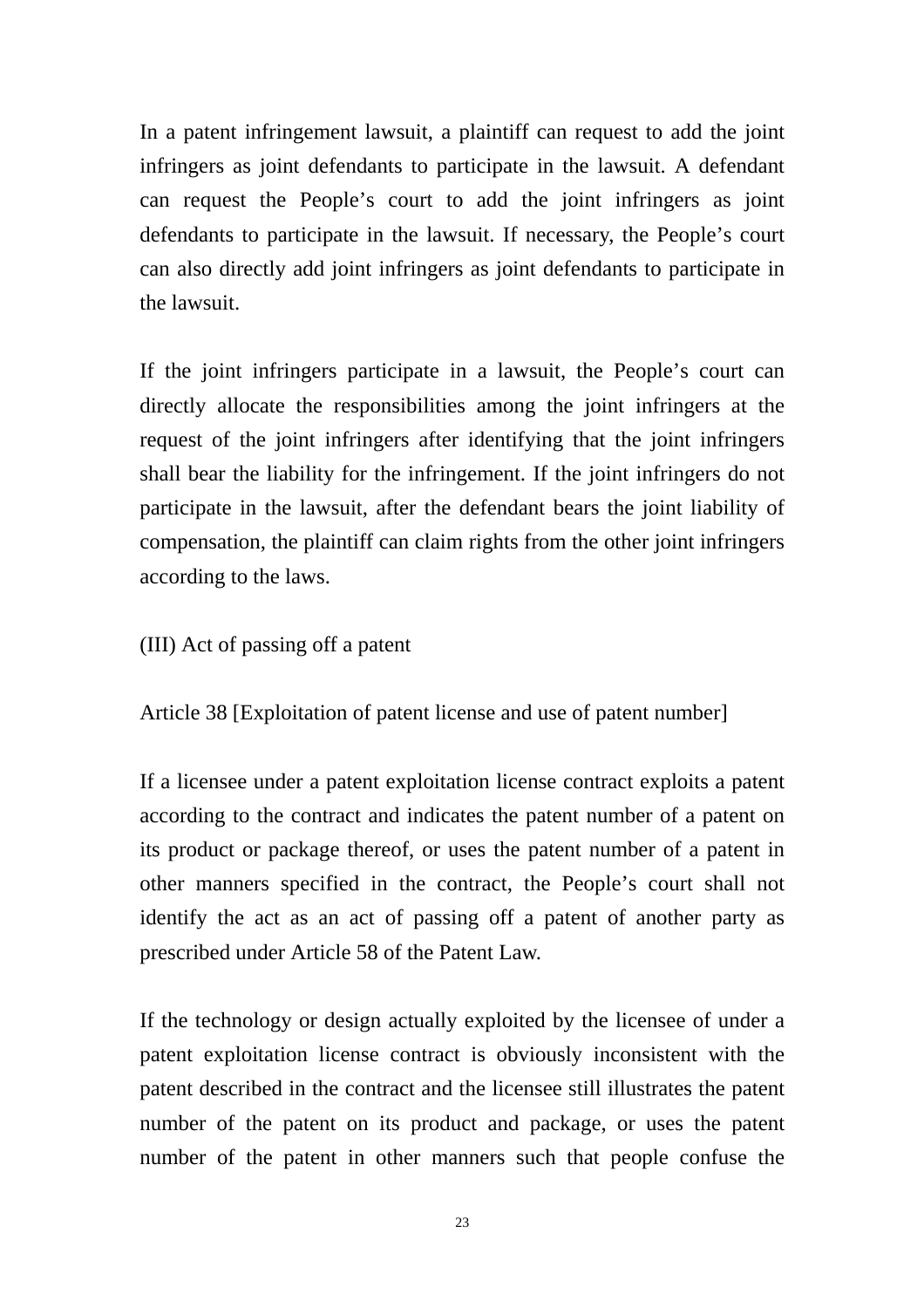technology or design concerned with the patent of the patentee, the People's court shall rule the act as an act of passing off the patent of another party as prescribed under Article 58 of the Patent Law.

Article 39 [Civil liabilities of passing off a patent]

A party passing off the patent of another party shall bear the corresponding civil liabilities according to Article 118 of the General Principles of the Civil Law of the People's Republic of China.

If a party uses the patent number of a patent on a product that infringes a patent of another part, the act is not an act passing off the patent of another party as prescribed under Article 58 of the Patent Law, and the People's court shall handle such an act according to Article 57 of the Patent Law.

IV. Plea of Patent Infringement

(I) Plea of Non-infringement

Art. 40 [Know technology plea]

In an invention or utility model patent infringement lawsuit, if an accused infringer's plea of non-infringement plea argues that the accused infringing article uses a known technology, the People's court shall examine said patent whether or not the accused infringer requests to invalidate said patent.

The term "known technology" referred to hereinabove means a technology having been publicly issued in both domestic and overseas publications, publicly used domestically or made known to the public by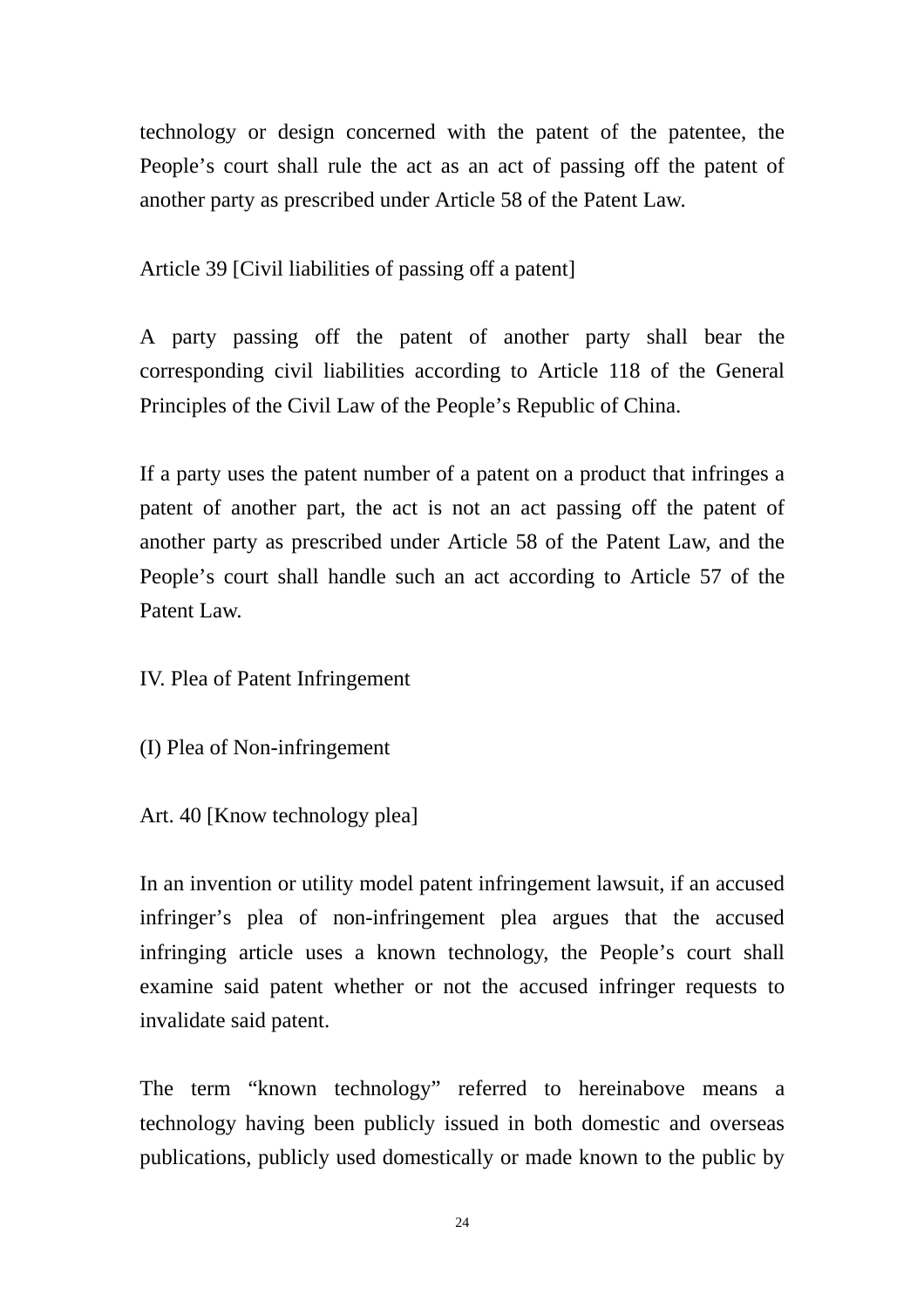any other means, before the filing date of an application for an invention or utility model patent. Conflicting patent applications that have been disclosed are regarded as known technologies in this Provision.

While judging whether or not a known technology plea is valid, an accused infringing article shall be compared with an individual known technology. If, upon comparison, technical features of the accused infringing article are identical with technical features of the individual known technology, or although the technical features of the accused infringing article are not totally identical with those of the individual known technology, but a simple combination of the individual known technology with the knowledge or technology well-known by skilled persons in the art, the People's court shall determine that the known technology plea is valid and the accused infringer does not commit patent infringement whether or not the technical features of the accused infringing article are identical with or equivalent to the technical features recited in the claims.

If skilled persons in the art consider the technology used in the accused infringing article to be an obvious simple combination of two or more known technologies, and no novel technical effects are produced, the People's court may also determine that the known technology plea is valid and the accused infringer does not commit patent infringement.

Art. 41 [Known design plea]

In a design patent infringement lawsuit, if an accused infringer's noninfringement plea argues that the accused infringing product uses a know design, the lawsuit shall be handled according to Article 41 in this Provision unless otherwise this article has other provisions.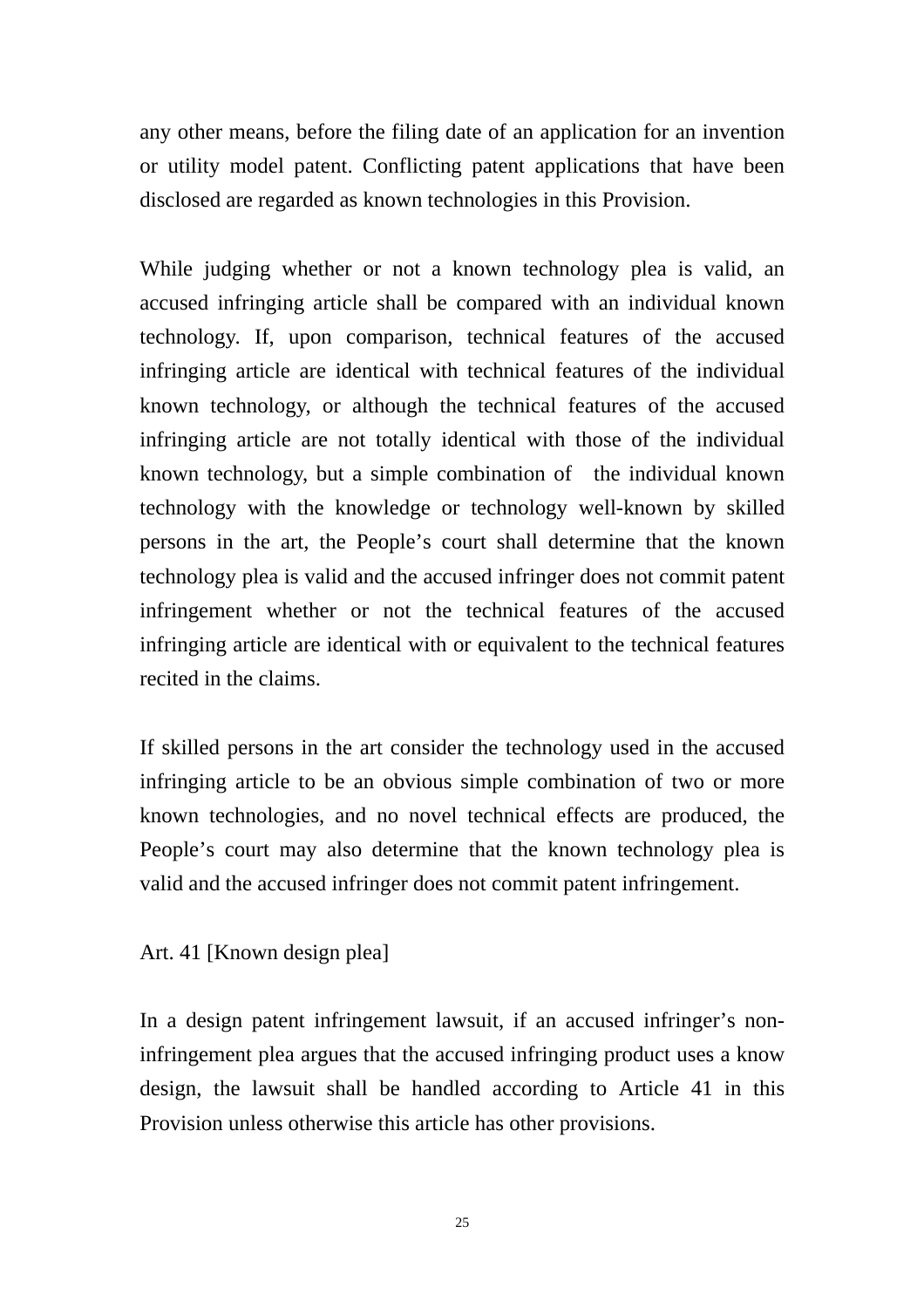The term "known design" referred to hereinabove means identical or similar design of an identical or similar product, which design has been publicly issued in both domestic and overseas publications or publicly used domestically before the filing date of a patent for design.

If the design of an accused infringing product is not totally identical with an patented design, and the patented design is not significantly distinguishable from known design, the People's court shall determine that the accused infringing product does not fall under the scope of protection of the patent for design and the accused infringer does not commit patent infringement.

Art. 42 [No double protection of a design]

If other parties only manufacture, sell or import a design product after the patent right of the design is terminated or the protection term expires, no infringement of the ex-patentee's right is committed because the design product uses a known design.

Art. 43 [Right conflict of design]

If all or some of the elements of a patented design used for the same type of commodity or a similar commodity are identical or similar to the trademark registered by another party, and the filing date of the patent is later than the publication date of the provisional approval of the trademark, or all or some of the elements of a patented design are identical to works of another party copyrighted prior to the filing date of the patent, the patent is "in conflict with any prior right of another party" as prescribed under Article 23 of the Patent Law. However, if a design is created and completed by the applicant of the patent or the designer alone, the design patent does not fall under said circumstance.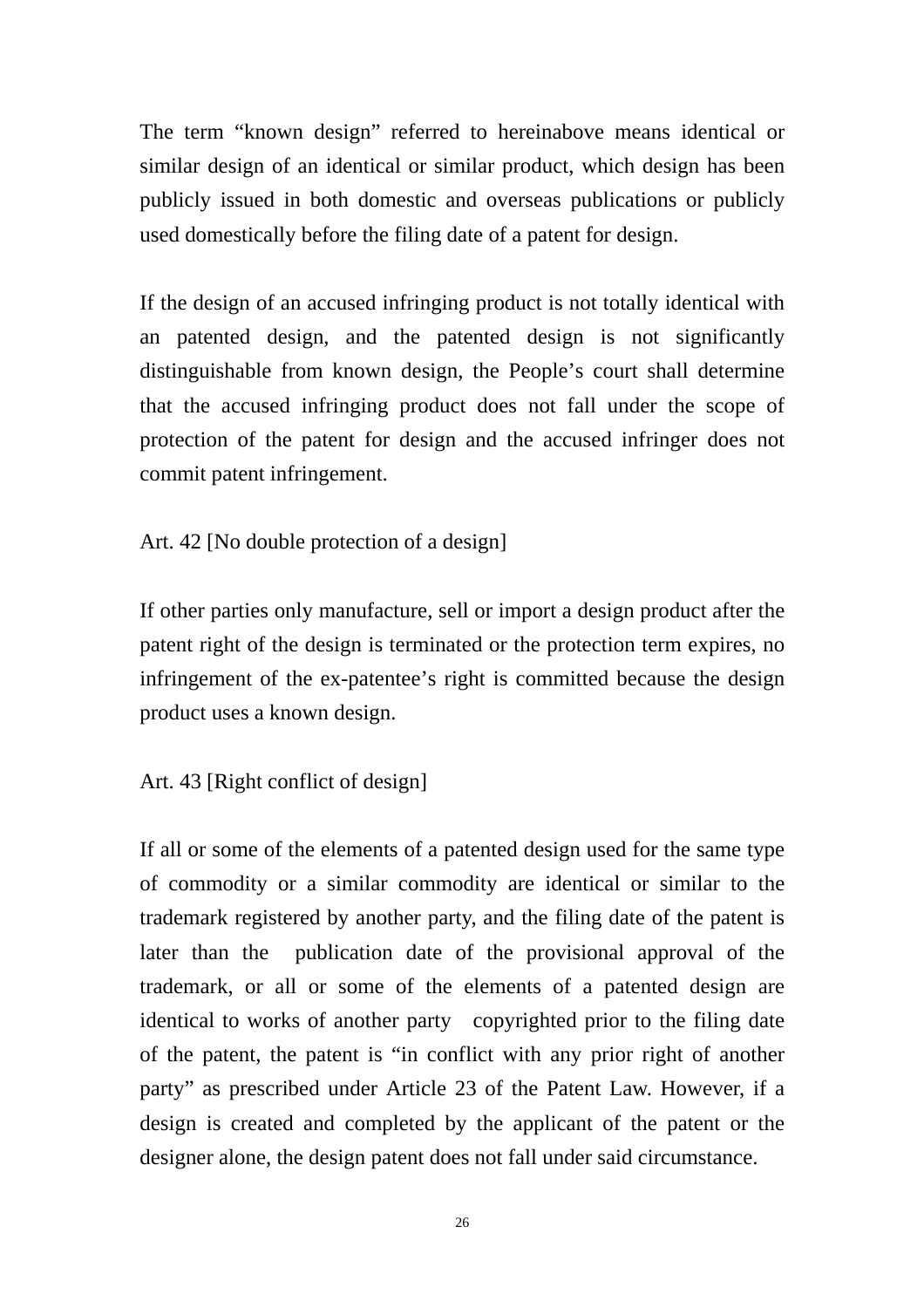Art. 44 [Plea of one's own patent]

In a patent infringement lawsuit, if an accused infringer's noninfringement plea argues that the exploited patent is owned by itself and, in the mean time, the filing date of the patent owned by the accused infringer itself is prior to the filing date of the patent owned by the plaintiff, the People's Court shall examine whether or not the accused infringing article makes use of a patent owned by the accused infringer. If the accused infringer indeed exploits a patent owned by itself, the People's Court shall determine that the accused infringer does not commit patent infringement. If the accused infringer does not exploit its own patent, the People's court shall continue to compare the accused infringing article with the patent of the plaintiff.

If the filing date of the patent owned by the accused infringer is after the filing date of the patent owned by the plaintiff, the People's Court will not examine whether or not the accused infringing article is a patent owned by the accused infringer, and only compare the accused infringing article with the patent of the plaintiff. If the accused infringing article falls under the scope of protection of the patent owned by the plaintiff, the People's court shall protect prior legitimate rights according to the Laws and determine that the accused infringer commits patent infringement.

(II) Plea of acts not deemed patent infringement

Article 45. [Exhaustion of patent rights]

The People's court shall handle the following situations according to Article 63(1)(I) of the Patent Law: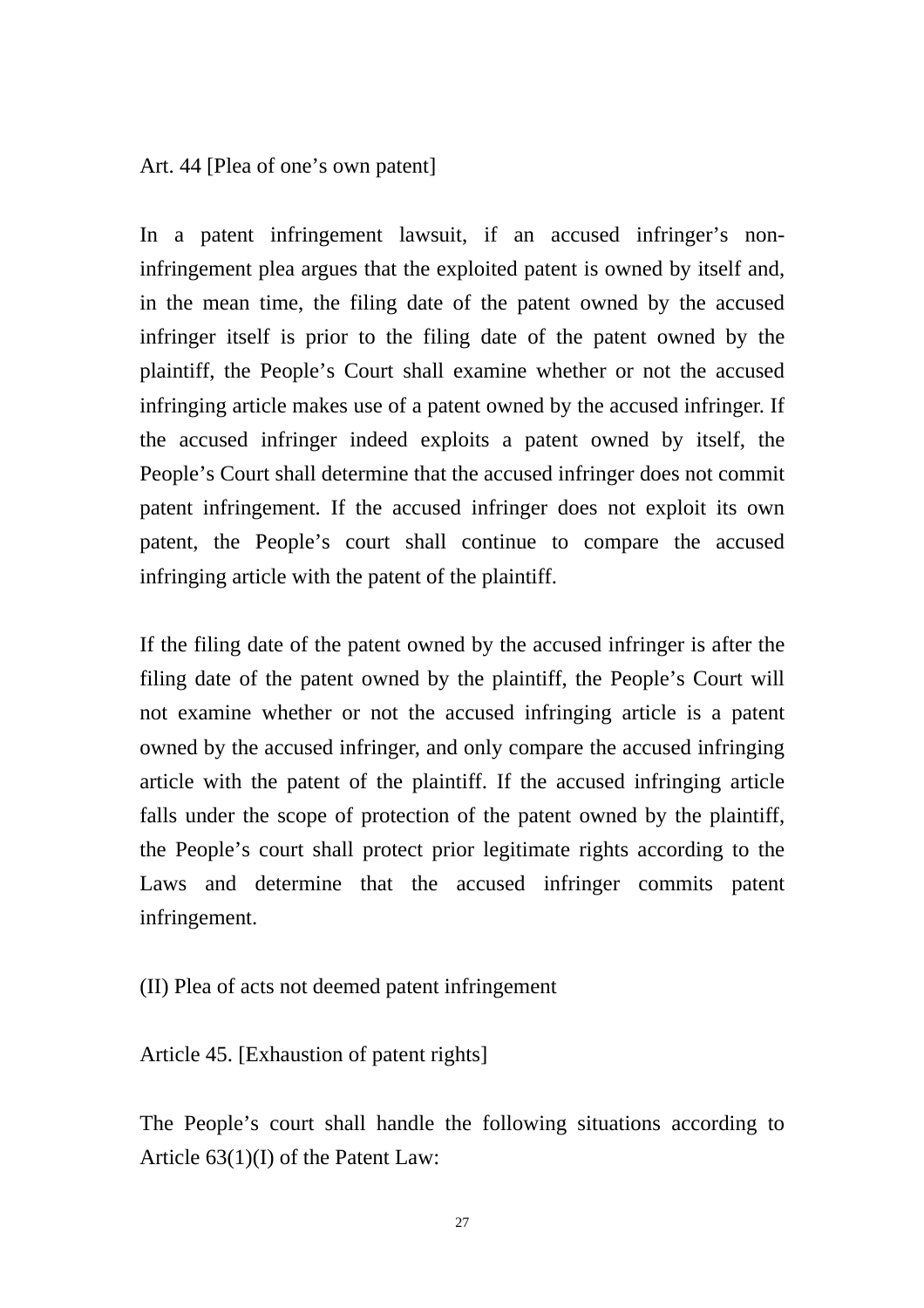(i) after the sale of an equipment which is useful only for exploiting a patented process and is manufactured or imported by the patentee or under the authorization of the patentee, the equipment is used to exploit the patented process;

(ii) after the sale of components which are useful only for manufacturing a patented product and are manufactured or imported by the patentee or under the authorization of the patentee, the components are used to exploit the patent; and

(iii) after the sale of a breeding material of an animal or plant variety obtained by the patentee or under the authorization of the patentee directly according to a patented process for producing the animal or plant variety, a farmer uses the breeding material of the plant variety on his own, or uses or sells the breeding material of the animal variety on his own.

Art. 46 [Parallel import]

If a patented product manufactured by the patentee or the licensee or a product obtained directly according to a patented processes imported back into China after it is firstly sold domestically and then exported abroad, or if a patented product manufactured by the patentee or the licensee or a product obtained directed according to the patented process is imported into China after it is firstly manufactured and sold abroad by the patentee or the licensee, the People's Court shall handle the case according to Article 63(1) (I) of the Patent Law except that there are definite restrictive terms on where the patented product shall be sold in the sale contract signed by the patentee and the first distributor or in the patent exploitation contract signed by the patentee and the licensee.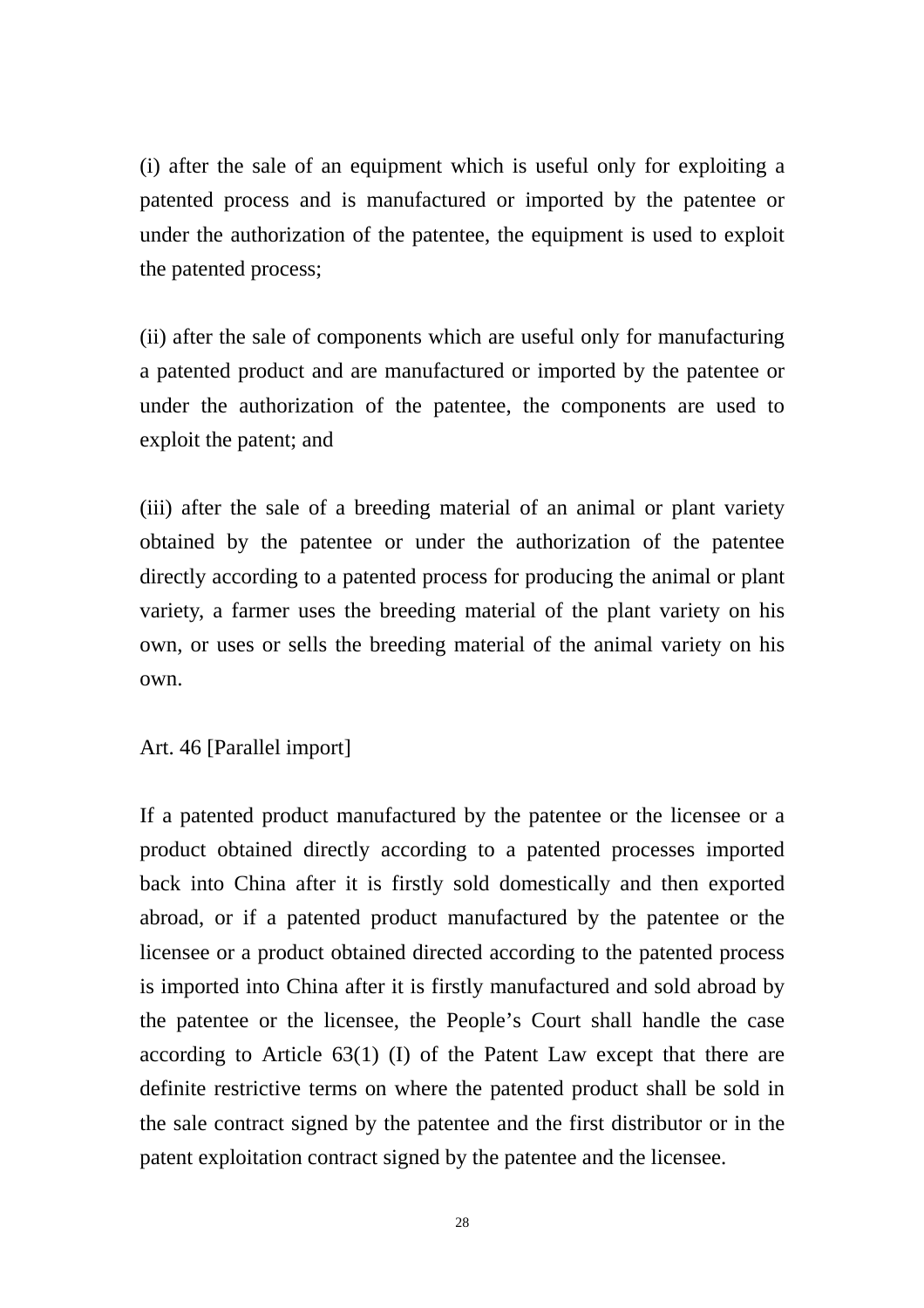The handling of the case according to the above-mentioned provision shall not infringe the exploitation right enjoyed exclusively and solely by another party, which has been publicly announced according to the Laws.

# Art. 47 [Right of prior use]

The wording "to have made necessary preparations for its making or using" mentioned in Article 63(1)(II) of the Patent Law means that special investment has been substantively made and necessary technical preparations have been completed. Manufacturing or purchasing special equipment, completing the blueprint of a product and processing documents, and completing trial production of samples and tests of various technical properties can be regarded as having made necessary preparations for manufacture or use.

The wording "to continue to make or use it within the original scope only" mentioned in Article 63(1)(II) of the Patent Law means that the party enjoying the right of prior use continues exploitation by itself for the purpose of self-development within an industrial field of a technology or design that has been exploited before the filing date of a patent. Expanding the manufacturing scale after the filing date of a patent by proper means, such as addition of a production line and addition of a branch plant, is till regarded as exploitation within the original scope.

The technology or design exploited by the party enjoying the right of prior use shall be developed or designed by itself or obtained from a legitimate transfer prior to the filing date of a patent. A party will not enjoy the right of prior use if using a technology or design that infringes the rights and interests of another party.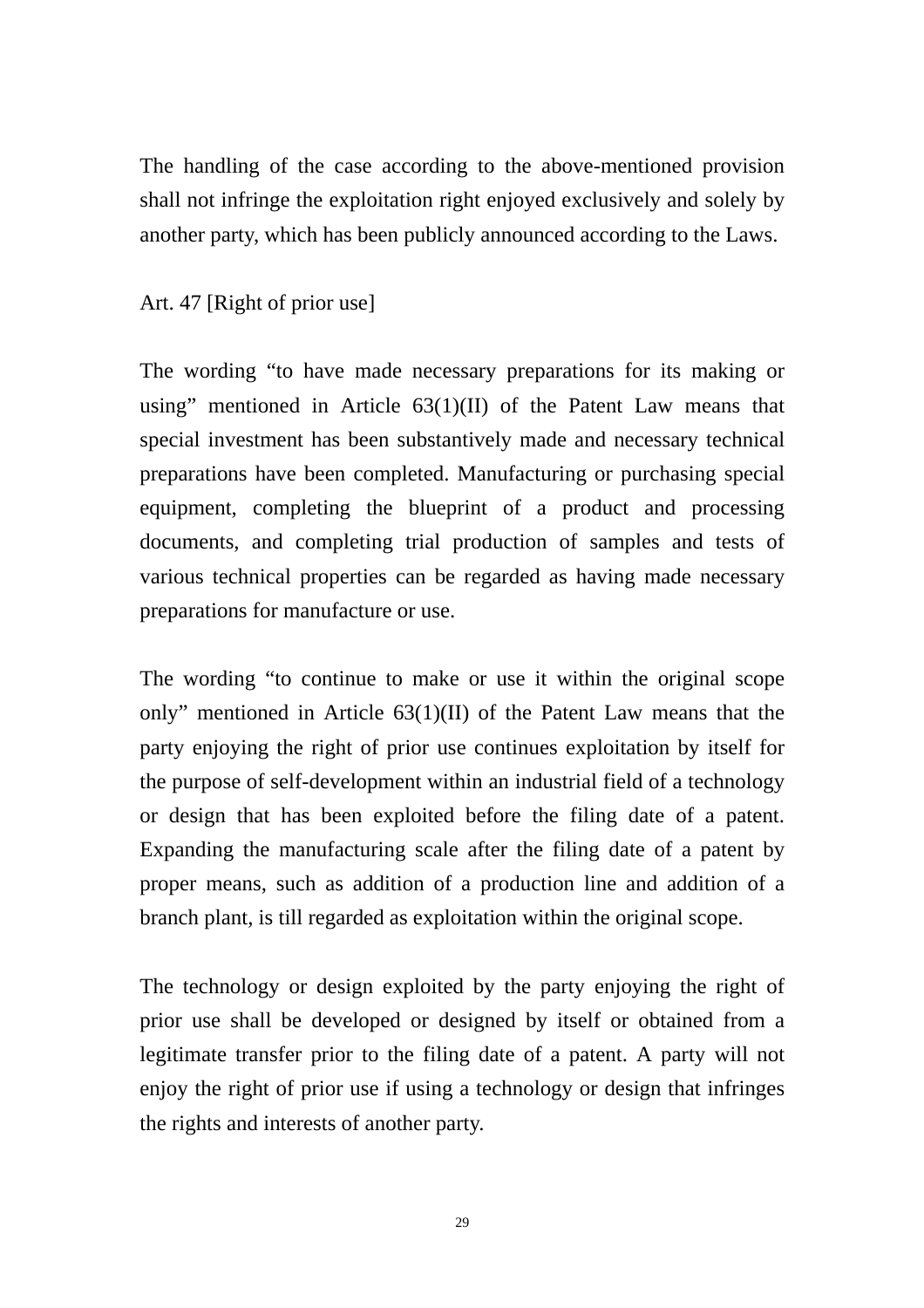The party enjoying the right of prior use neither has the right to give permission to another party to exploit the technology or design upon which it has the right of prior use nor has the right to transfer the technology or design upon which it has the right of prior use to another party unless the exploited technology or design and the organization are transferred or inherited as a whole.

Art. 48. [Scientific experimentation]

The wording "to use the patent concerned solely for the purpose of scientific research and experimentation" mentioned in Article 63(1)(IV) of the Patent Law means manufacture and use of a patented product, use of a patented processor use of a product obtained directly according to the patented process in order to study, verify, or improve a patent. It does not include other scientific studies and experimentations conducted by employing said patent.

Manufacture and use of a patented product, use of a patented processor use of a product obtained directly according to the patented process for clinical experiments during the process for the application for registering a drug in order to exploit the technology immediately after the valid period of the patent expires shall be handled by the People's Court according to Article 63(1) (IV) of the Patent Law.

Art. 49 [Right to use a patent of other parties when said patent right is resumed after forfeiture]

If a patent is resumed after forfeited, during the forfeiture period, exploitation conducted by other parties with respect to the patent shall not be considered infringement of the patent right. However, if the act is a continuation of an infringing act prior to forfeiture of the patent right, the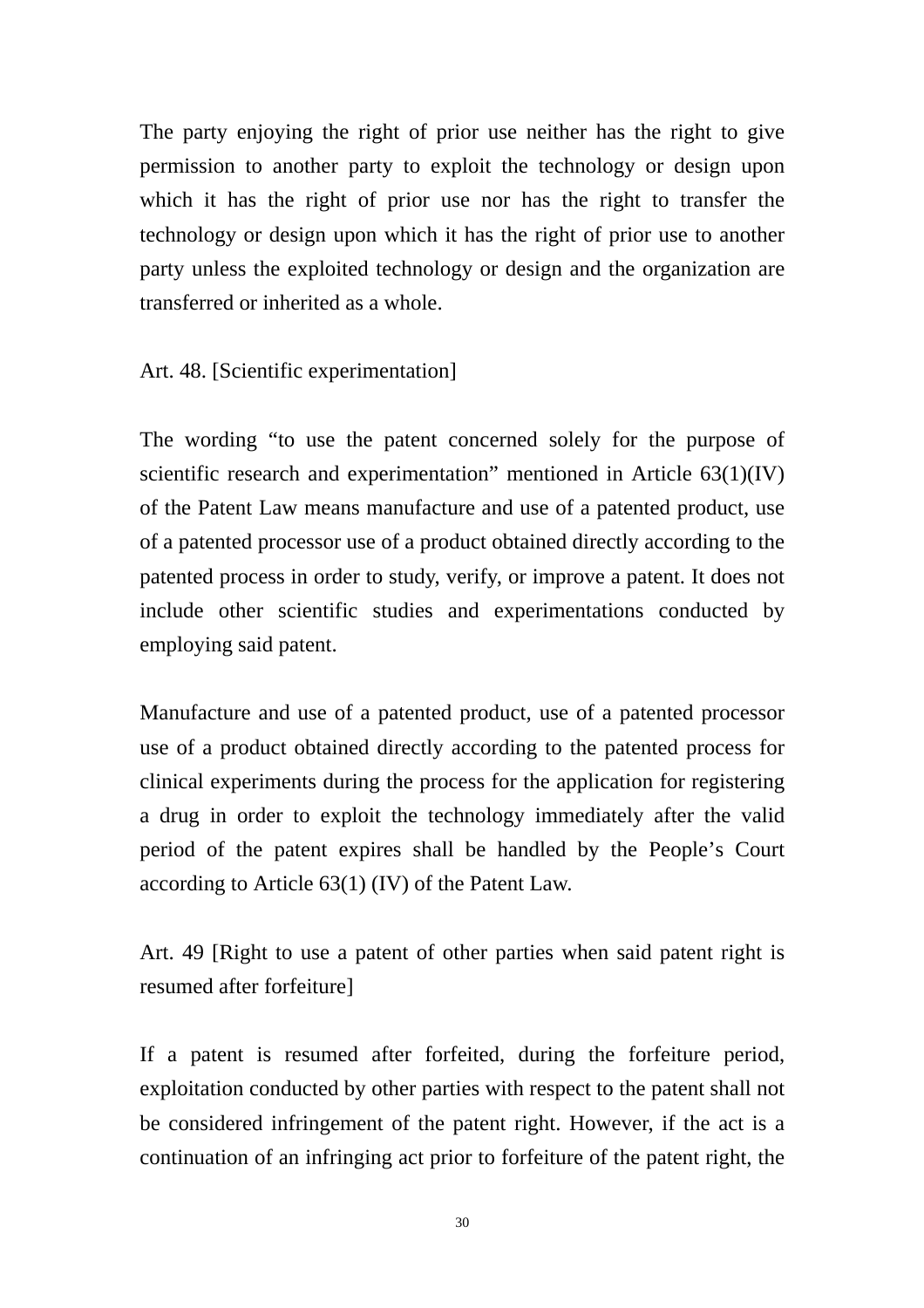People's Court shall still determine that such an act infringes of the patent right.

If another party starts to manufacture an identical product or use an identical processor has made necessary preparations for the manufacture or use during the forfeiture period of a patent right and continues the manufacture or use act only within the original scope after the patent right is resumed, the act shall not be considered infringement of the patent right. However, if a party acts in bad faith, the People's Court shall still determine that such an act infringes the patent right.

A party enjoying the right to use a patent as prescribed in the previous provision neither has the right to give permission to another party to exploit the technology or design it exploits nor has the right to transfer the technology or design it exploits to another party unless the exploited technology or design and its organization are transferred or inherited as a whole.

Art. 50 [Repeated patent application filed by the same applicant]

The identical invention-creation mentioned in Article 9 of the Patent Law means that two patent applications or patents claim the same inventioncreation, including identical inventions or utility models and identical designs. Identical invention or utility model means that the technical solutions claimed in the claims are the same. It will not be considered as identical inventions or utility models if the disclosures in the descriptions are the same but the technical solutions claimed in the claims are different.

If the same applicant applies for both a patent for an invention and a patent for a utility model for the same invention-creation, the applicant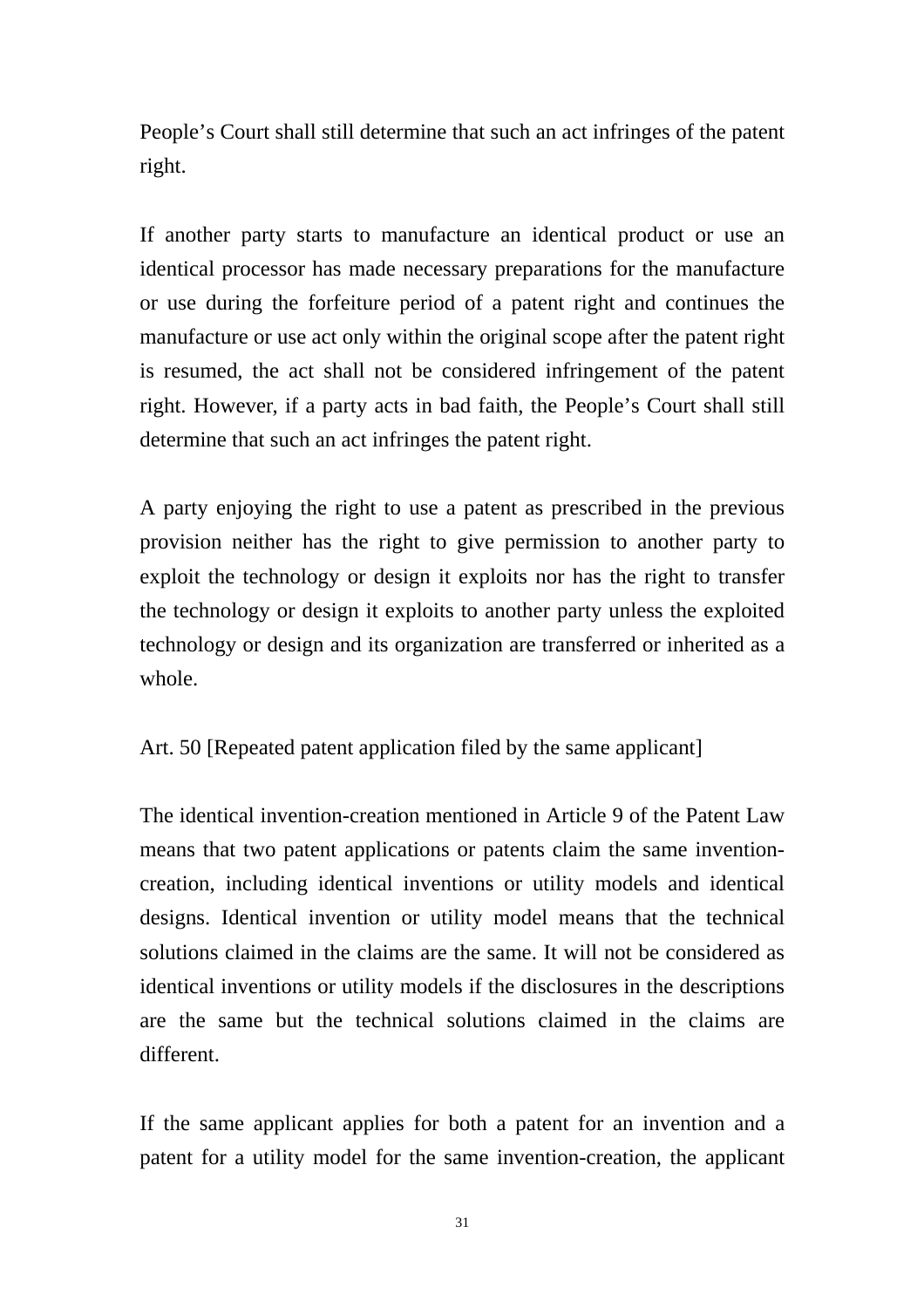shall make a declaration to the patent administrative department under the State Council prior to the announcement of granting a utility model patent, and shall make a public announcement in the Announcement of Granting. The protection term for the later granted patent for an invention is counted from the filing date of the prior application.

If no public announcement is made, a utility model will be deemed to have entered the public domain after its patent right is terminated. The exploitation of said technology by another party is not considered infringement of said patent.

After a public announcement has been made, if the applicant chooses to abandon the patent right of the utility model and obtains the patent right of an invention prior to the termination of the patent right utility model, or the patent right for an invention is not granted until the term of the utility model patent expires, processes for identifying the scope of protection of the patent right and infringement of the patent respectively apply relevant laws, administrative regulations and judicial interpretations according to the types of the prior patent and the later patent. If a patent for an invention is granted after the term of the patent for utility model expires, Article 49 in this Provision shall be referred to as well.

Where the same applicant applies for both an invention patent and a utility model patent for the same invention-creation, and the patentee gives permission to another party to exploit the utility model that is granted earlier and then claims rights from the licensee based on the invention patent after the patent application for an invention is granted, the People's court shall not uphold the applicant's allegation except when the parties concerned have a separate special agreement and the patentee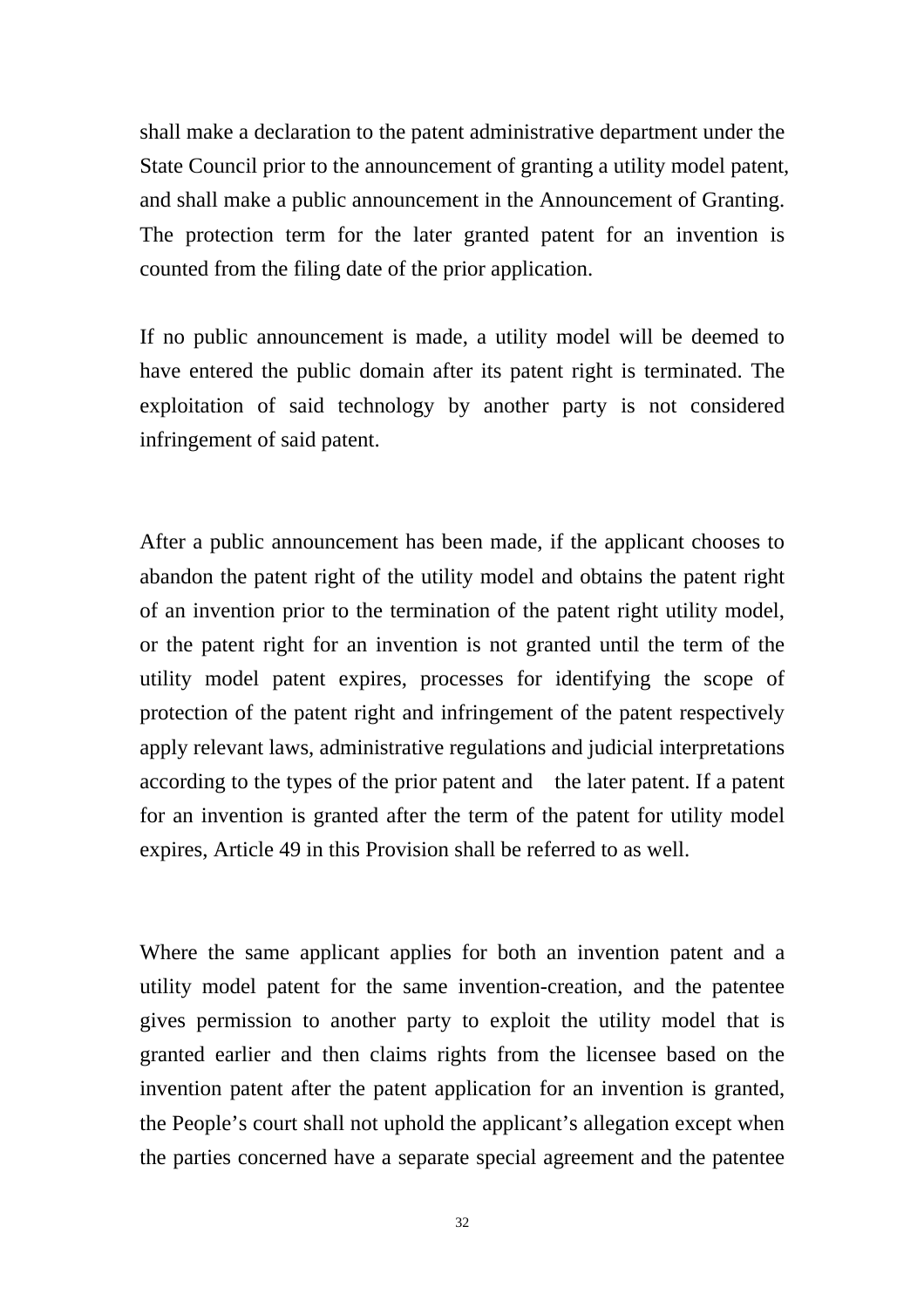has clearly informed the licensee that a patent application for an invention has been filed for the same invention creation at the time of signing the contract.

Art. 51 [non-infringement of exploitation prior to publication of a patent]

During the period of from the filing date of a patent to the publication date of a patent application for an invention or to the date of the announcement of granting of a utility model or design, exploitation of the same invention creation by another party is not considered infringement of the patent right.

V. Infringement Liabilities

Art. 52 [Infringement liabilities of offering for sale]

If infringement of patent is caused by offering for sale, the People's Court shall order the infringer to bear the civil liability of stopping infringement of the patent. If an obligee indeed suffers actual economic losses due to the infringement, the People's Court shall order the infringer to bear the corresponding compensation liability and pay a reasonable amount of investigation expense. However, if the party that offers for sale does not know that the product of the offer for sale infringes a patent owned by another party and can prove the source of the product is legitimate, the People's court shall handle the case according to Article 63(1) of the Patent Law.

Art. 53 [Exemption from liabilities for compensation for Bona Fide use or sale]

"Without knowing" mentioned in Article 63(2) of the Patent Law includes the situation that it is impossible for a party to know and the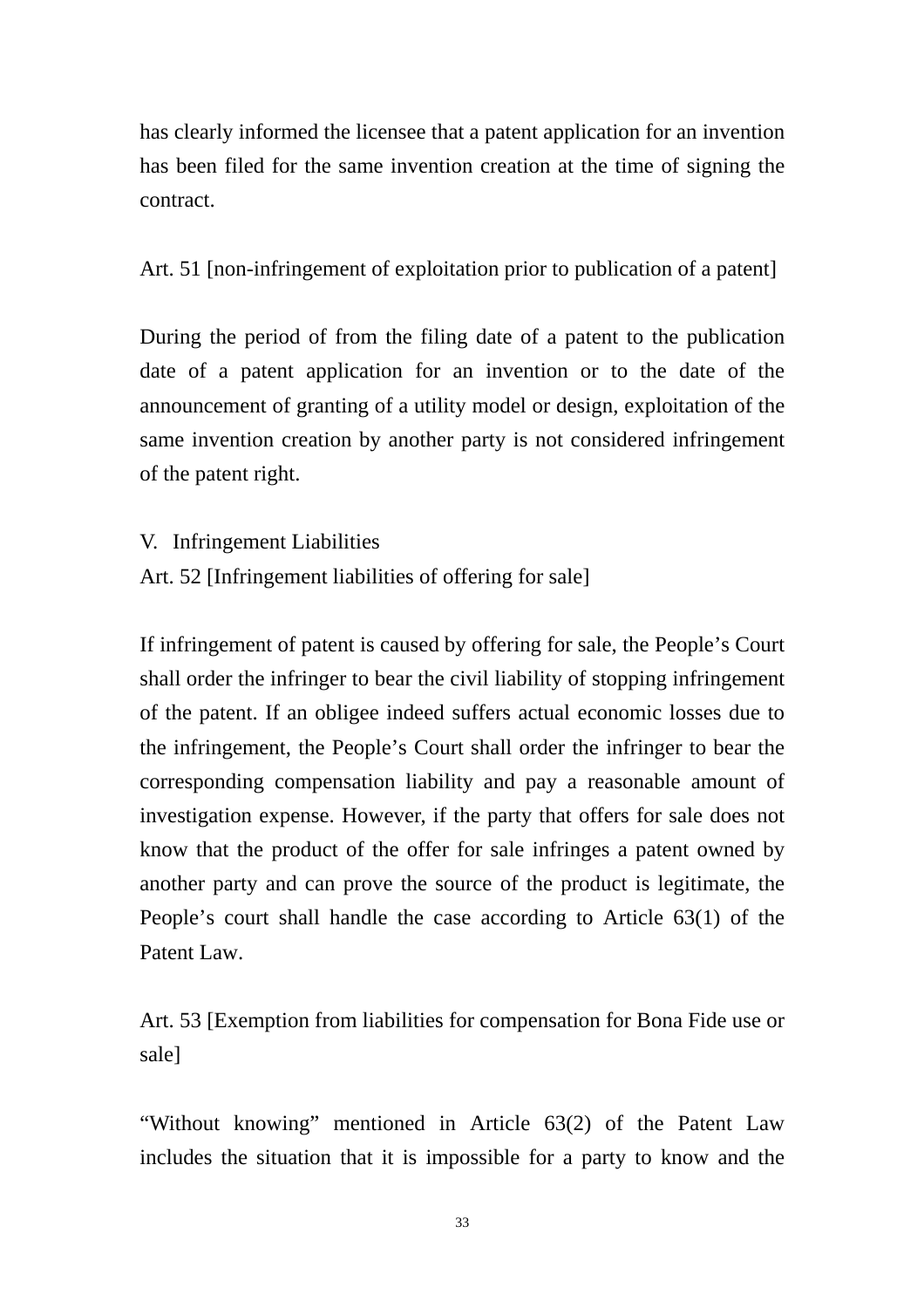situation that a party actually does not know even though it is supposed to know.

The legitimate source mentioned in Article 63(2) of the Patent Law means that a patented product used or sold or a product obtained directly according to a patented process obtained from legitimate commercial sources, not a product produced by the patentee or produced and sold under the authorization of the patentee. Regular sales contracts, commercial invoices and the like can be used to prove the legitimate source. The user's or distributor's responsibility of providing evidence to show the legitimate sources of its product shall not be exempted merely because of the warranty of defect rights in the contract at the time of acquiring the product.

If an obligee has sent a warning letter, attorney letters and the like to a user or distributor and provided documents such as the patent certificate, the description of the patent, the claims of the patent and the technical comparison explanation, which are sufficient to make the user or distributor realize that the accused infringing product may possibly infringe the patent right, but the user or distributor still continues to use or sell the accused infringing product, the act shall be deemed intentional. After the People's court determines that the user or distributor commits patent infringement, even if the user or distributor can prove the legitimate source of the product, it shall still bear the civil liabilities including compensation for losses.

This provision is suitable for the act of offering for sale.

Art. 54 [Calculation of compensation for infringement of parts and infringement of package design]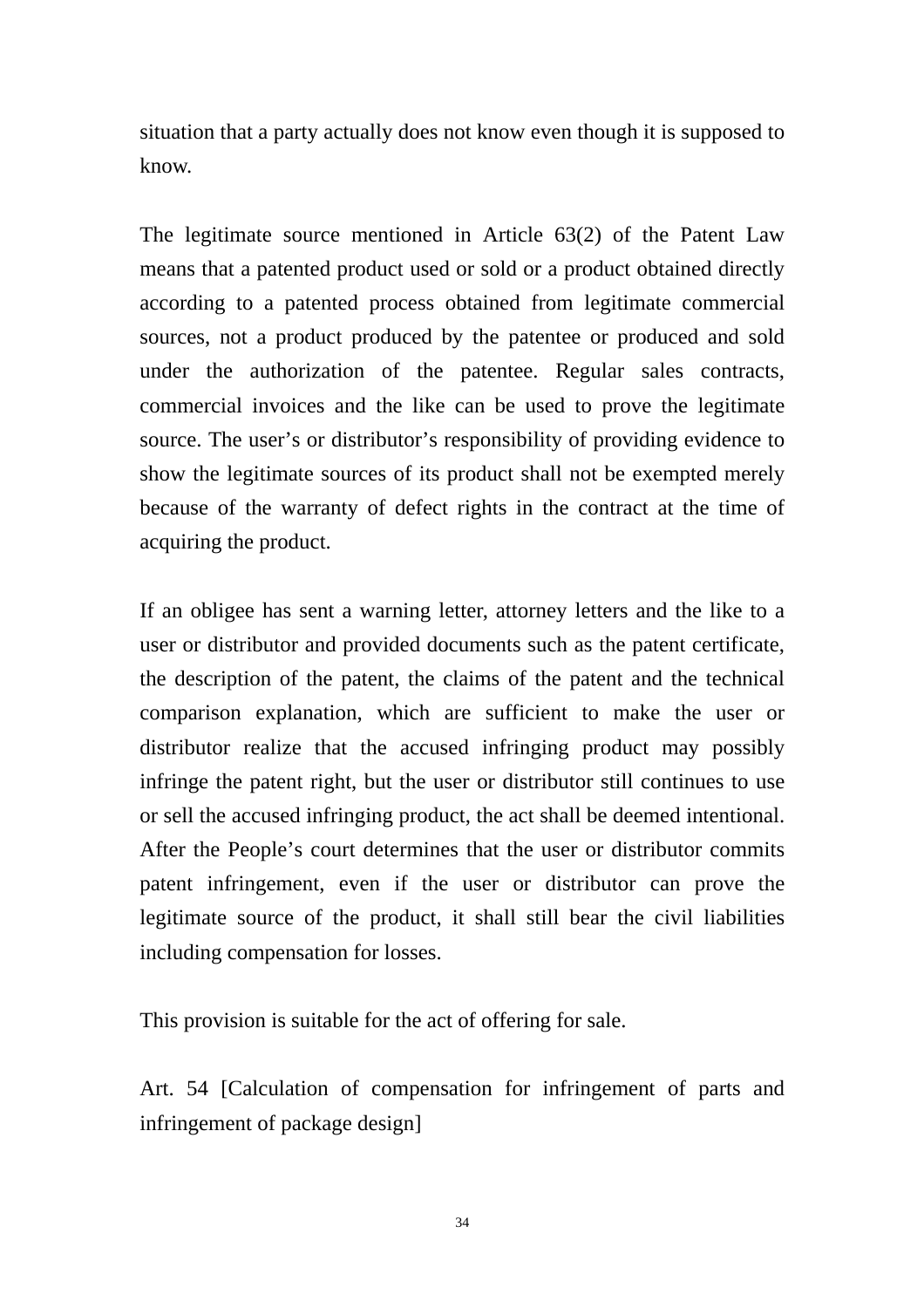If the key parts displaying the technical functions and effects of the end product infringe the patent owned by another party, the People's Court shall calculate the compensation based on the profits of the end product. If the general parts that only play an auxiliary role in the end product infringe the patent owned by another party, the compensation shall be calculated reasonably based on factors such as the value of the parts per se and the role of the parts in achieving the profits of the end product.

If a package infringes the design patent owned by another party, the People's Court shall properly calculate the compensation based on factors such as the value of the package per se and the role of the package in achieving the profits of the packaged product. If a package is usually the main factor that attracts ordinary consumers to buy the packaged product, and it is inseparable from the packaged product for sale, the compensation can be calculated reasonably based on the profits of the packaged product.

Art. 55 [Fees of exploiting a patent in temporary protection phase]

If a patentee files a lawsuit to require a user to pay an appropriate fee for exploiting the invention between the period of from publication of the patent application for the invention and to the grant of patent according to the provisions of Article 13 of the Patent Law, such a request shall be filed after the patent is granted.

"The exploitation act" mentioned in Article 13 of the Patent Law refers to various exploitation acts with respect to a patent for an invention as prescribed under Article 11(1) of the Patent Law. While determining whether a defendant exploits the patent for an invention during the temporary protection period, if the protection scope of the claims at the time of the publication of the patent application is broader than the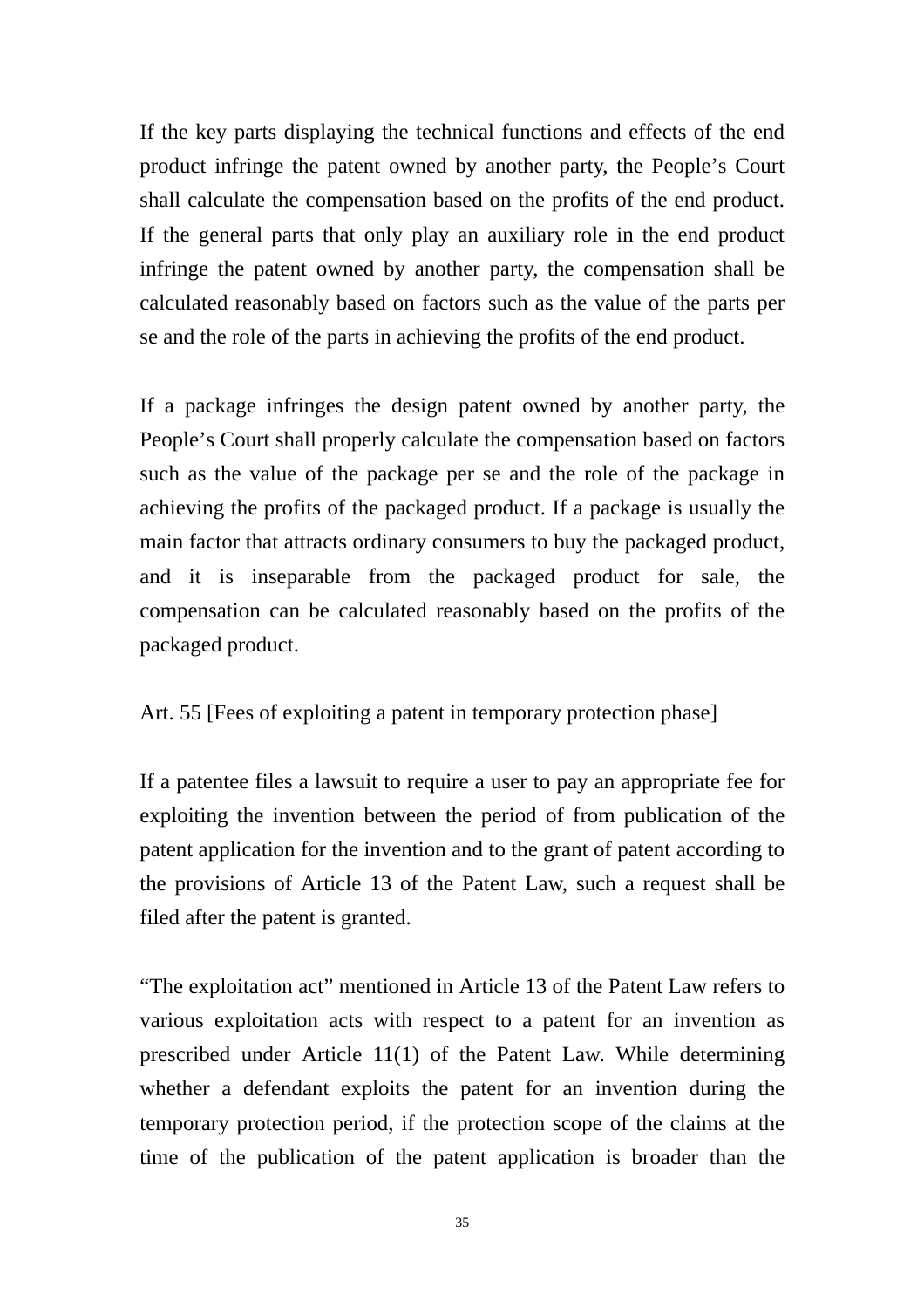protection scope of the claims determined at the time of the announcement of granting or during the patent maintaining proceeding, the People's court shall make decisions on the basis of the protection scope of the claims determined at the time of the announcement of granting; if the protection scope of the claims at the time of the publication of the patent application is narrower than the protection scope of the claims determined at the time of the announcement of granting or during the patent maintaining proceeding, the People's court shall make decisions on the basis of the protection scope of the claims at the time of the publication of the patent application.

The People's Court can determine the appropriate fee mentioned in Article 13 of the Patent Law based on the scale of exploitation by the user with reference to the rational standards for a patent license fee. If there is no patent license fee for reference, the amount of the fee can be appropriately determined according to the actual profits of the user. The exploitation fee determined by the People's court shall not be higher than the compensation according to Article 60 of the Patent Law and the relevant judicial interpretations.

Art. 56 [Order of handing over, destroying or blocking infringing articles]

An obligee can request the People's court to order or, if necessary, the People's court can directly order an infringer to hand over, destroy or block the infringing product and main materials, tools and the like used for manufacturing the infringing product. However, if an infringing product is attached to other articles and can hardly be replaced or if destroying an infringing product will seriously damage the values of other articles, the People's Court usually shall not order to destroy the infringing product.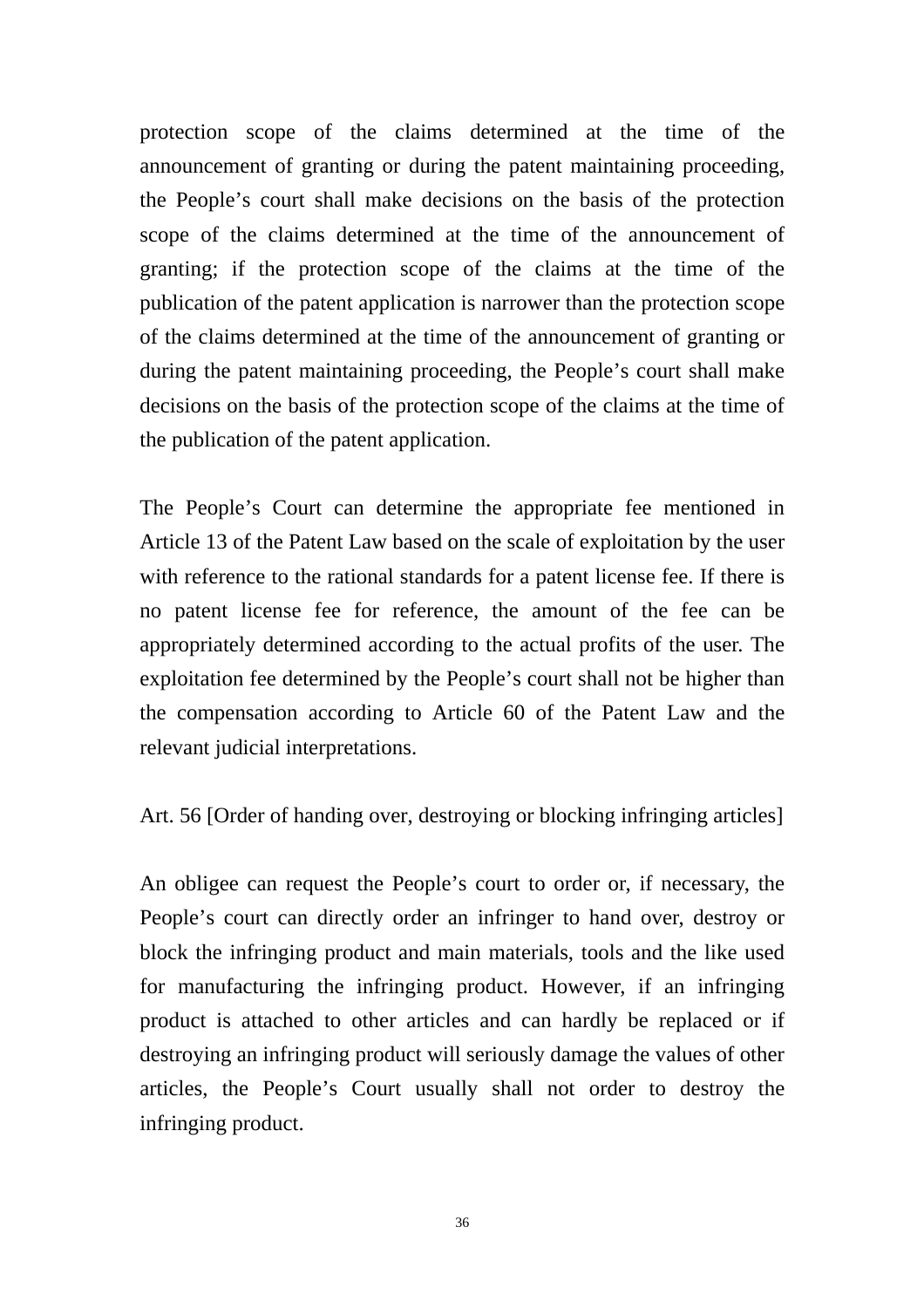If an infringing product and the main materials and tools and the like used for manufacturing the infringing product are transferred to and further handled by an obligee, the value of the goods concerned can be deducted when calculating the compensation the infringer must make.

Art. 57 [Order of providing infringement source]

An obligee can request the People's Court to order or, if necessary, the People's court can directly order an infringer to inform the obligee of the true identity of the third party that manufactures, sells or imports an infringing product, which are known or shall be known by the infringer.

If without justified reasons, an infringer refuses to inform the obligee of the true identity of the third party that manufactures, sells or imports an infringing product, the People's court can impose a relevant civil sanction on the infringer according to Article 134(3) of the General Principles of the Civil Law of the People's Republic of China.

Art. 58 [Situation that determination of infringement may be absent in the mediation decision]

In a patent infringement lawsuit, if parties concerned voluntarily make a compromise through negotiation that does not violate the compulsory provisions of relevant laws and administrative regulations or the public benefits of the society, the People's Court do not need to definitely determine whether or not the act of an defendant is infringement in the civil mediation decision.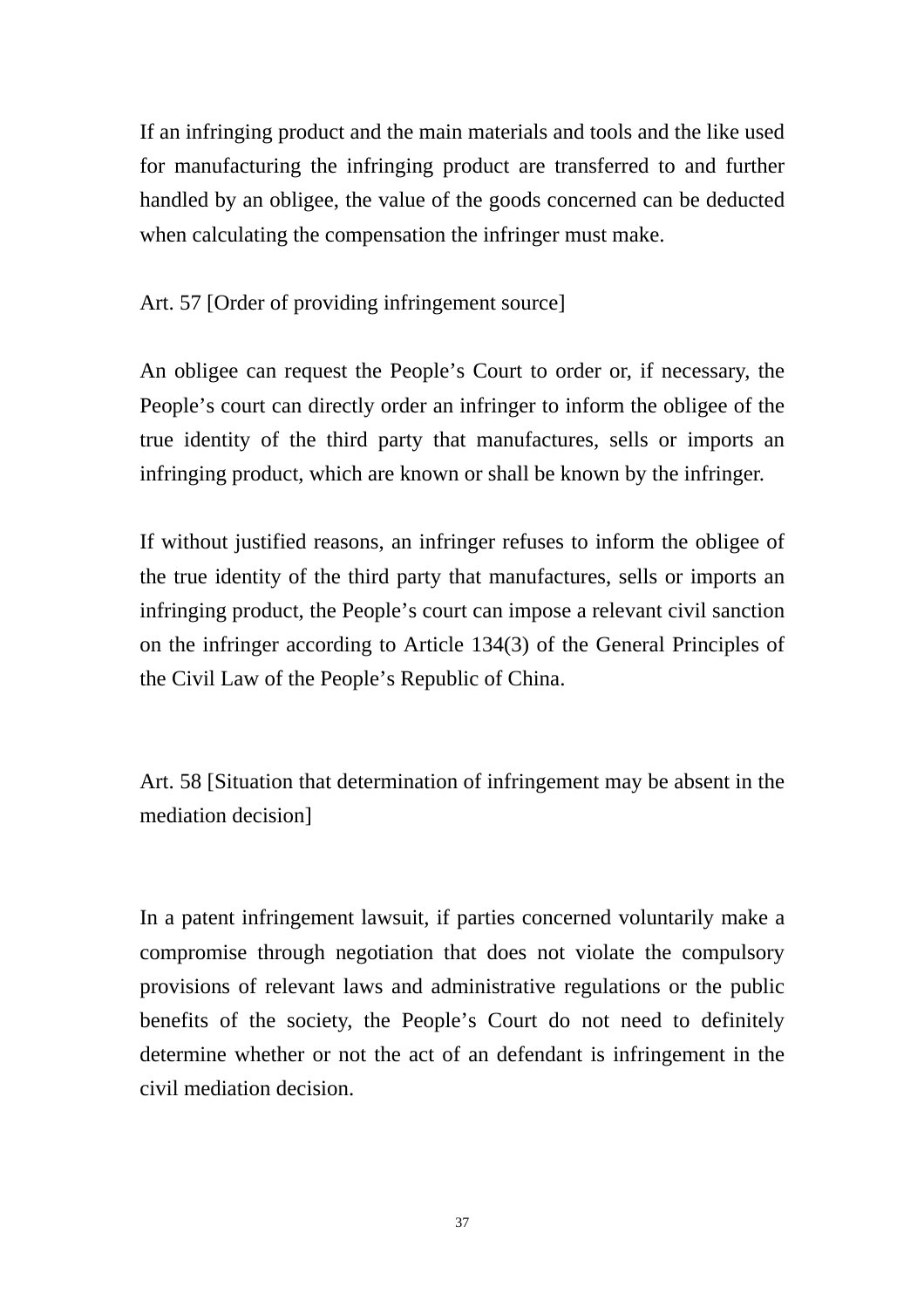#### Article. 59 [Patentee's malice]

If a patentee definitely knows that its application involves a known technology or design but still files a patent application which is granted subsequently, or a patentee deliberately cheat the patent administrative department under the State Council during the patent granting and/or maintaining proceedings, resulting in grant of the patent application that does not comply with relevant provisions of the Patent Law and Implementing Regulations thereof or that a patent contrary to relevant provisions of the Patent Law and Implementing Regulations thereof is maintained, the patentee's said act is malice as prescribed under Article 47(2) of the Patent Law.

The wording "any judgement or ruling of patent infringement which has been pronounced and enforced by the People's court" mentioned in Article 47(2) of the Patent Law does not include the rulings made by the People's Court pursuant to the obligee's pre-litigation application for ordering suspension of patent infringement and application for prelitigation preservation of properties and preservation of evidence.

6. Provisions on Procedures

Article 60 [Litigation rights of a patent licensee]

The interested parties mentioned in Article 57(1) of the Patent Law include the licensee of a licensing contract for exploitation of a patent, legitimate inheritor to the patent and the like.

When a patent is infringed, a licensee which has monopoly over the license contract for exploitation may institute legal proceedings in the People's court, while a licensee of an exclusive license contract for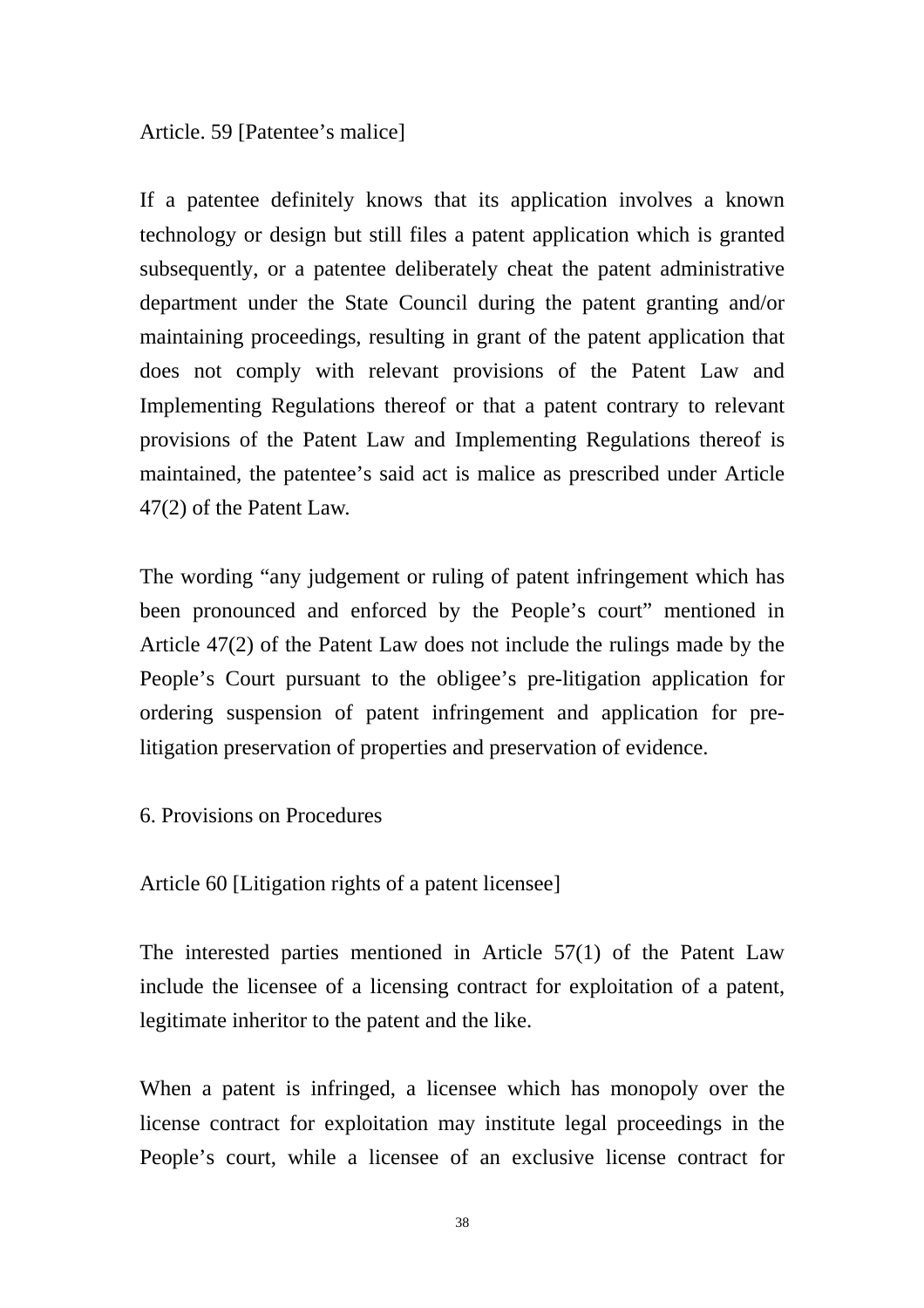exploitation may institute legal proceedings either with the patentee or by itself when the patentee does not do so. A licensee of an ordinary license contract for exploitation may institute legal proceedings on behalf of itself with the clear authorization of the patentee, or although without authorization from the patentee with the proviso that the licensee urges the patentee to exercise its rights but fails, and, without prosecution, great losses will be caused to the licensee's interests.

Where a licensee has evidence to prove that it has notified the patentee, or the patentee has known the infringing act and still does not institute legal proceedings within a reasonable time limit, it falls under the situation that a patentee does not prosecute as prescribed in the previous paragraph.

Where a licensee of a license contract for exploitation of patent institutes legal proceedings on behalf of itself, it shall bear the litigation fees and the results of the litigation by itself. The patentee has no right to request for enjoying the interests obtained by the licensee in the litigation, unless the contract contains other agreements.

Article 61 [Litigation rights in case one party refuses to stop infringement of a patent]

Where it is ruled in an effective verdict that an infringer shall bear the civil liability of stopping the infringement of a patent, and the party that is held responsible refuses to stop the infringement, the obligee may file another lawsuit against said continuous infringing act.

Article 62 [Lawsuit for confirmation of non-infringement]

Where a party, which is or will be manufacturing a product or using a process, requests a patentee to confirm that its act does not or will not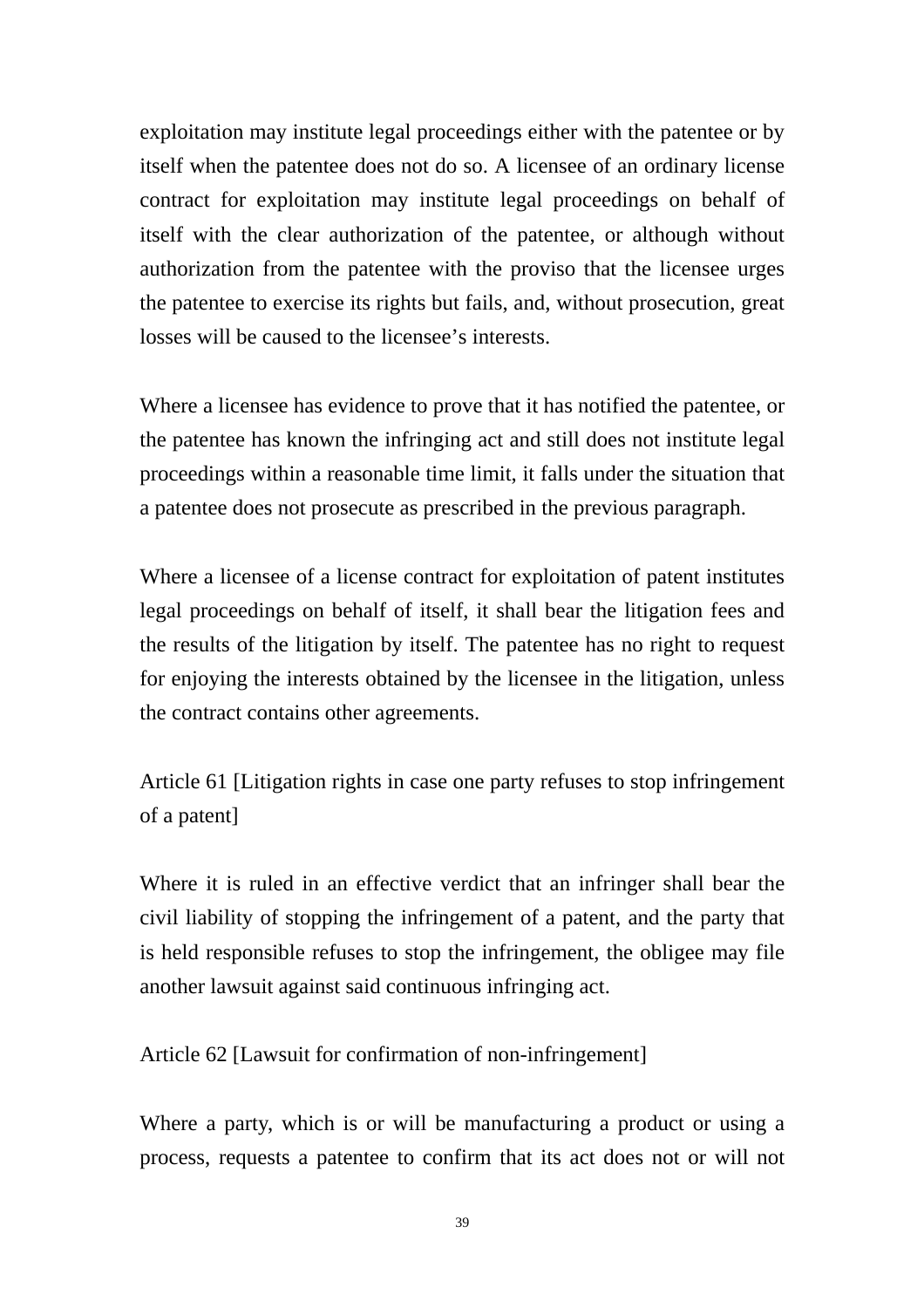constitute infringement of its patent and provides the technical documents and information required for the confirmation in a reasonable manner, but the patentee fails to reply or refuses to confirm the non-infringement of its patent right within a reasonable period, the aforementioned party may institute legal proceedings in the People's court to request confirming that its act does not or will not constitute infringement of the patent.

Where a patentee or an interested party thereof warns other parties that they infringe its patent, the warned party may institute legal proceedings in the People's court to request the confirmation of non-infringement of said patent. Where the warning act of a patentee or an interested party thereof infringes other rights of the warned party, the warned party may, together with the previous request, request the People's court to rule the warning parties to stop infringement, compensate the losses, eliminate adverse influences and make apologies.

Under the circumstances of the previous two paragraphs, the patentee or an interested party therefore may file a countercharge to request the confirming that the plaintiff of the original lawsuit has constituted the infringement of a patent and shall bear civil liabilities.

If the same legal relationship problem based on the same facts is being or has been handled by the People's court or the administrative authorities for patent affairs, and the party concerned files a lawsuit according to paragraphs 1 and 2 of this Article, the People's court will not accept the lawsuit.

Article 63 [New products and burden of proof associated therewith]

A new product mentioned in Article 57(2) of the Patent Law refers to a product that is not present in domestic market prior to the filing date of a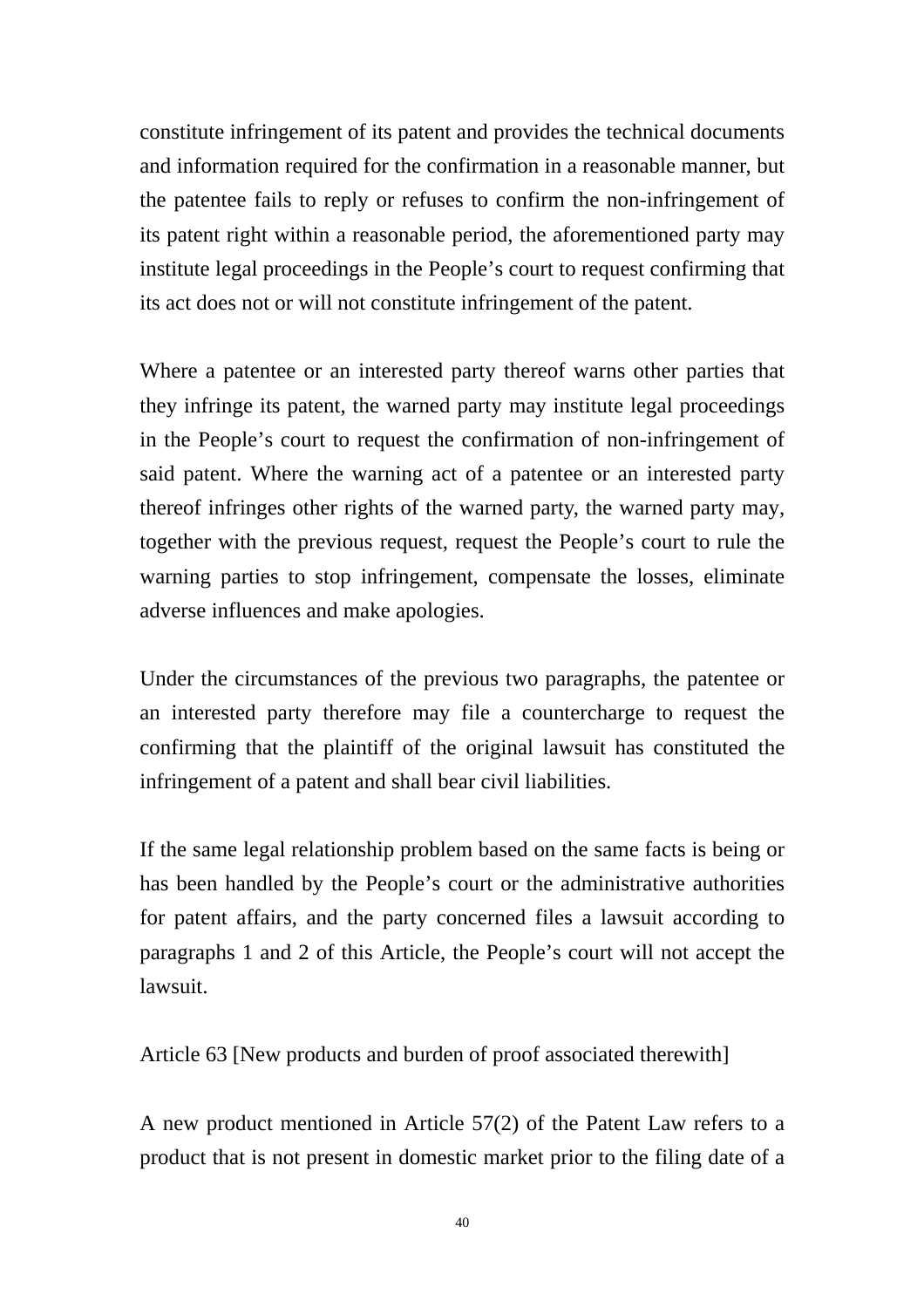patent. Compared with the same type of product present prior to the filing date of said patent, this product shows obvious distinctions in the product's components, structure, or its quality, properties and functions.

In a patent infringement lawsuit concerning an invention for a process for the production of a new product, the plaintiff shall sufficiently explain whether the product directly obtained according to the patented process is a new product and has burden of proof to demonstrate that the accused infringing product is identical with the product directly obtained according to the patented process. Where the defendant can prove that the product of the plaintiff is not a new product or is different from its product, the plaintiff is still responsible for providing evidence regarding the process for the production of the defendant.

According to Article 57(2) of the Patent Law, evidence provided by the defendant to prove that the process for the production of its product is different from the patented process shall be acknowledged only when it is capable of providing essential facts for the investigation of the case and undergoes cross-examination. Where the defendant asks to protect relevant commercial secrets related to the process, according to Article 66 of the Civil Procedure Law and relevant judicial interpretations, the People's court may order the participants of the lawsuit, i.e. the plaintiff or its agent, identifier, witness and the like, are responsible of not leaking the commercial secrets of the defendant.

Article 64 [Overseas evidence]

Foreign patent literatures and other publications that can be obtained domestically and can be verified by the collection institutions like relevant government departments and public libraries shall not be deemed as evidence formed out of the territory of the People's Republic of China.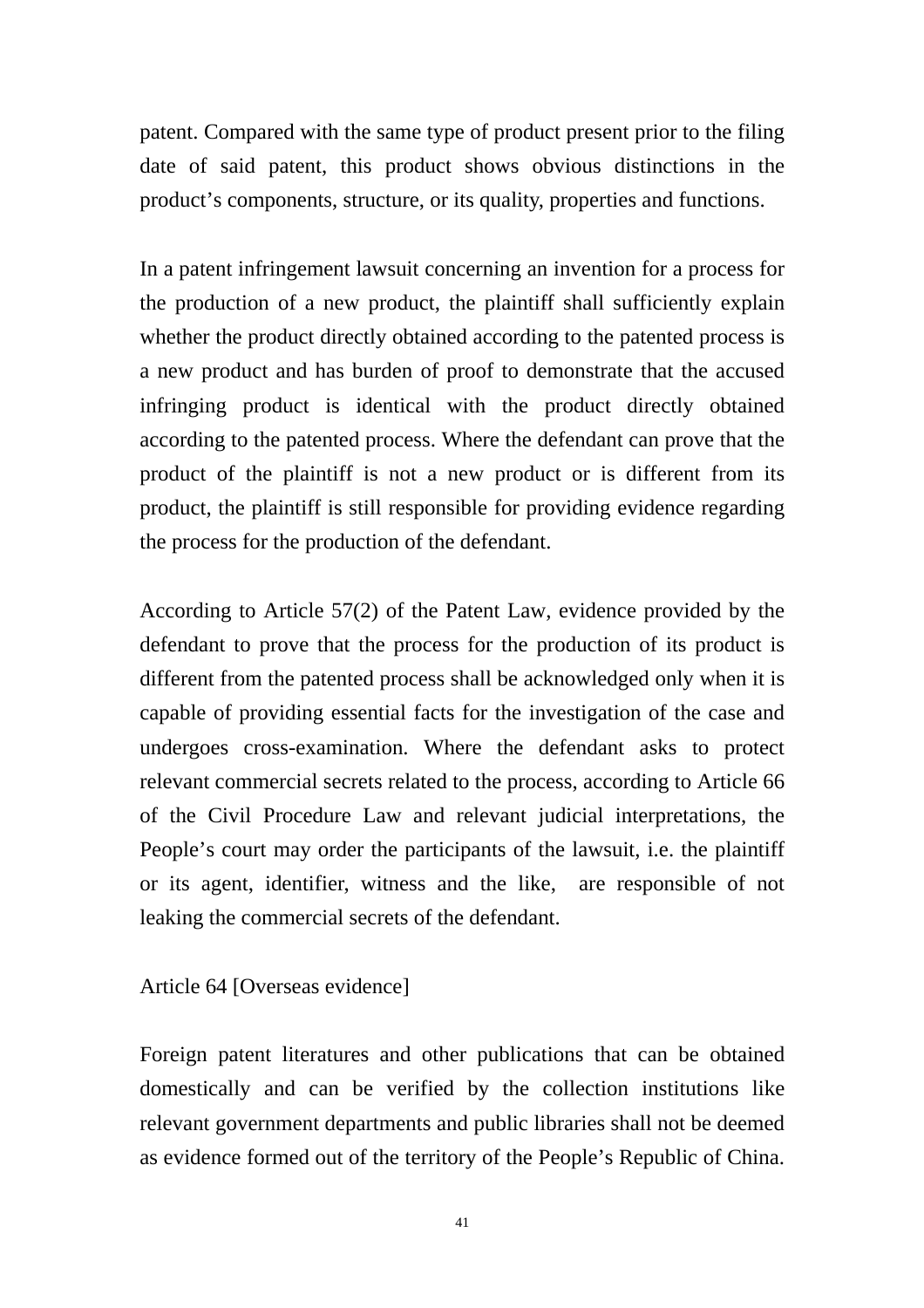Where the opposing party has evidence showing that reasonable doubts cannot be excluded with respect to the authenticity of the relevant evidence and the source thereof, the verification procedures concerned shall be handled according to Article 11 of Several Provisions Concerning the Evidence in Civil Lawsuits by the Supreme People's Court.

Data obtained from a computer network can be used as evidence if there is other evidence sufficient to prove the time said data are produced, the sources of said data, and the integrity of the data.

Article 65 [Technical identification]

The People's court may authorize a professional identification institution to identify the similarities and differences of the technical features of the disputed technical solutions as well as the functions, effects and the like of the technical features and the technical solutions and also further evaluate the technical significance of the technical differences concerned. However, no technical identification shall be entrusted with respect to the application of laws, for example, whether an accused infringing article falls under the patent protection scope.

Article 66 [Sample handling]

Parties concerned can file an application either in written form or record form with the People's court to ask for the return of samples submitted as evidence in the lawsuit during the hearing of the case or after the examination of the case is finished. The People's court will decide whether to return the samples. The people's court can also notify parties concerned to take back the samples within a designated reasonable period. The samples will be disposed of by the people's court if they are not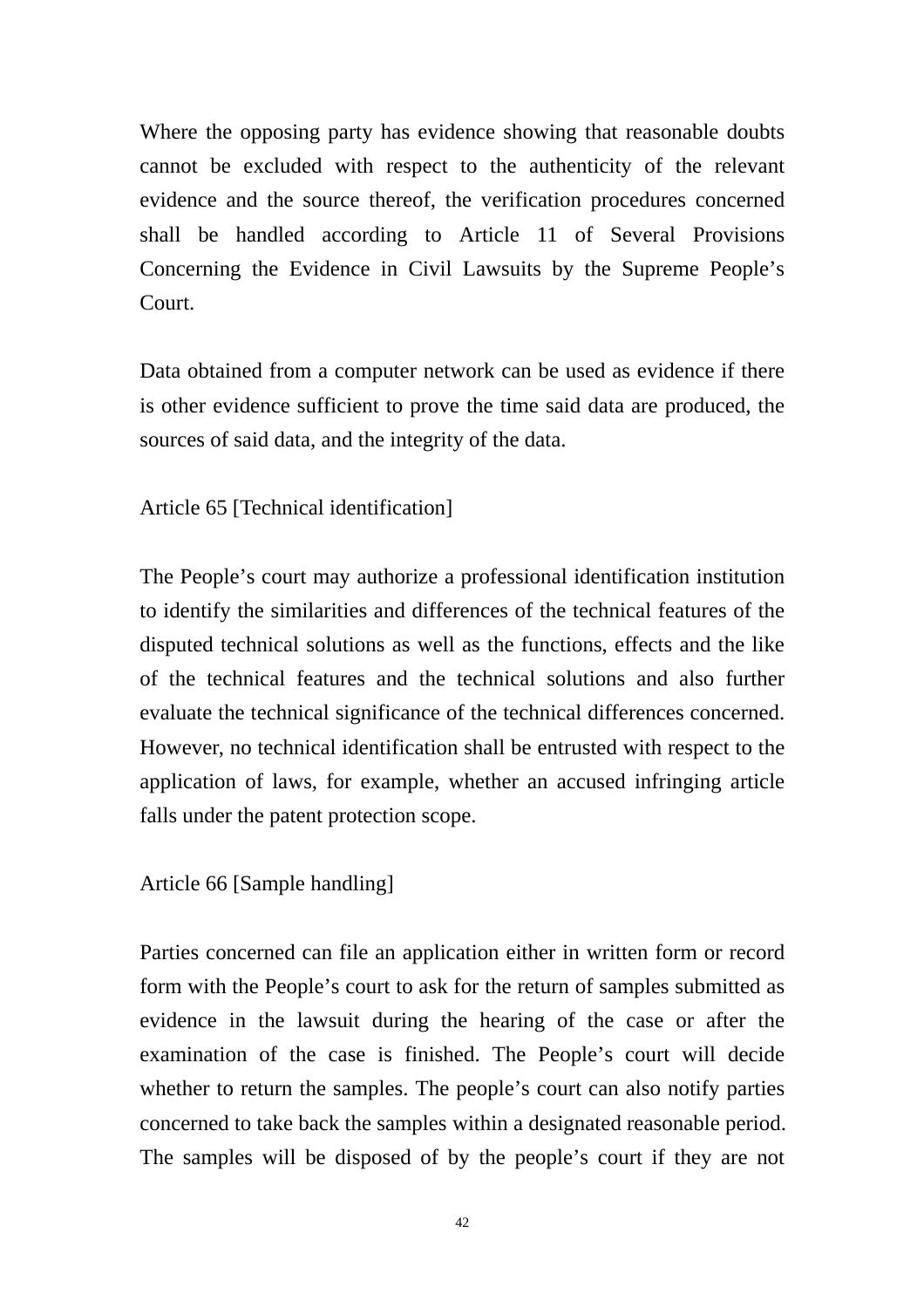taken back after the expiry of said period. If necessary, the people's court can retain materials related to the case from the samples or take videos and photos of the samples and put them on the record of the lawsuit.

Article 67 [Connection between patent maintaining procedures and infringement lawsuit procedures]

The People's Court may, after suspending the lawsuit of a patent infringement case concerning a utility model or a design because of the defendant's or another party's request for invalidating the patent, resume the examination of the case, if the Patent Reexamination Board decides to maintain the patent.

Where the Patent Reexamination Board declares a patent invalid or partially invalid, and a party concerned requests suspension of the patent infringement lawsuit in the subsequent administrative lawsuit proceedings, the People's court does not have to suspend the lawsuit. However, according to the available materials, if the People's court decides that the continuation of the examination might conflict with the results of the administrative lawsuit, the People's court may suspend the lawsuit at the request of the party concerned with a written application.

Article 68 [Acceptance of case of application for temporary measures and patent infringement administrative cases]

After the department in charge of registration in the People's Court registers an application filed by the obligee for pre-litigation order to stop infringement of the party as well as pre-litigation preservation of properties and preservation of evidence, the application shall be transferred to the examination division in charge of the examination of patent cases to be handled.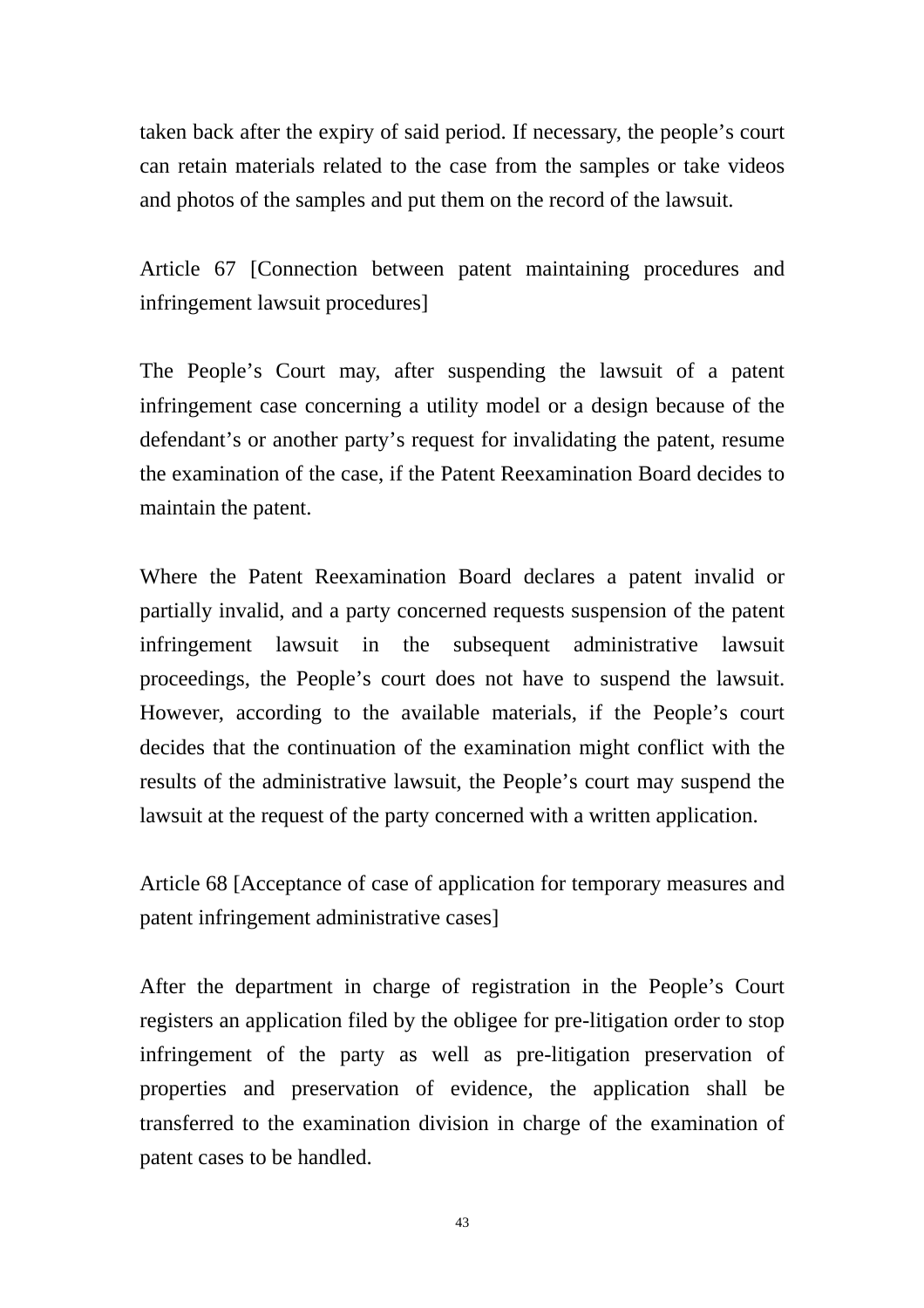The examination division in charge of the examination of patent cases shall handle the appeal to the People's Court if a party concerned is unsatisfied with the decision made by the patent administration department according to Article 57(1) of the Patent Law.

VII Supplementary Provisions

Rule 69 [Explanations on relevant terms and concepts]

Patent granting procedures in the present Provisions include the patent examination procedure adopted by the Patent Administration Department under the State Council to receive an application, examine the application and determine whether a patent shall be granted, the patent reexamination procedure adopted by the Patent Reexamination Board to conduct reexamination as required by an applicant who is not satisfied with the Decision on Rejection made by the Patent Administration Department under the State Council as well as the related administrative lawsuit procedure, as well as the opposition examination procedure pursuant to the previous Patent Law. The patent maintenance procedures include the procedure of invalidation conducted by the Patent Reexamination Board under the invalidation request filed by anybody after a patent is granted as well as the related administrative lawsuit procedure, as well as the revocation procedure conducted according to the previous Patent Law and the reexamination procedure and the administrative lawsuit procedure related to the revocation procedure.

A person skilled in the relevant field of technology is also called a person having ordinary sill in the art. It is an assumed person, who has all the common technical knowledge in the field of a specific invention or utility model prior to a specific date, is capable of acquiring all current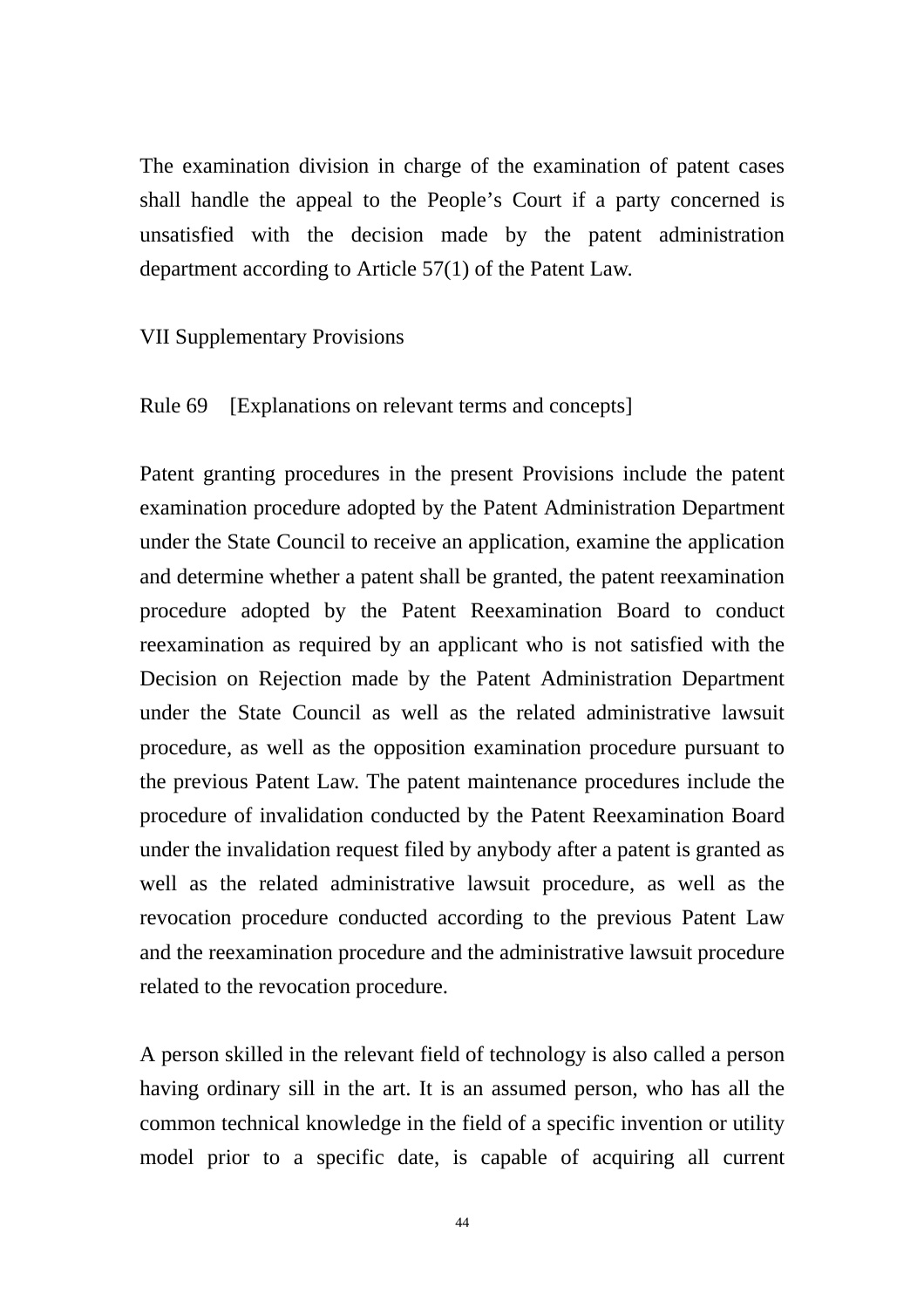technologies in the field and has the ability of conducting conventional experiments prior to said specific date. However, the person does not have inventive ability. If the technical problem to be solved enables the person skilled in the art to seek for the techniques in other technical fields, he/she shall be capable of obtaining the relevant current technologies, the common technical knowledge and the conventional experimental techniques from the other technical fields prior to the specific date. As for a design, a person skilled in the relevant field of technology is an ordinary professional designer in that field.

Accused infringing articles include accused infringing products and accused infringing processes.

Obligee in the present Provisions refers to a patentee or a person interested who is entitled to be a plaintiff to prosecute someone who infringes a patent.

Where a patent application has a priority date, the filing date of a patent in the present Provisions refers to the priority date.

Other terms that are used in handling patent infringement cases but are not interpreted in the present Provisions can be found in the related provisions in Guidelines for Examinations published by the Patent Administration Department under the State Council.

Rule 70 [Validity of the Present Provisions]

The present Provisions are implemented from the date of publication. In case there is any inconsistency between the provisions concerning patent infringement lawsuit issued previously by this court and the present Provisions, the present Provisions shall prevail.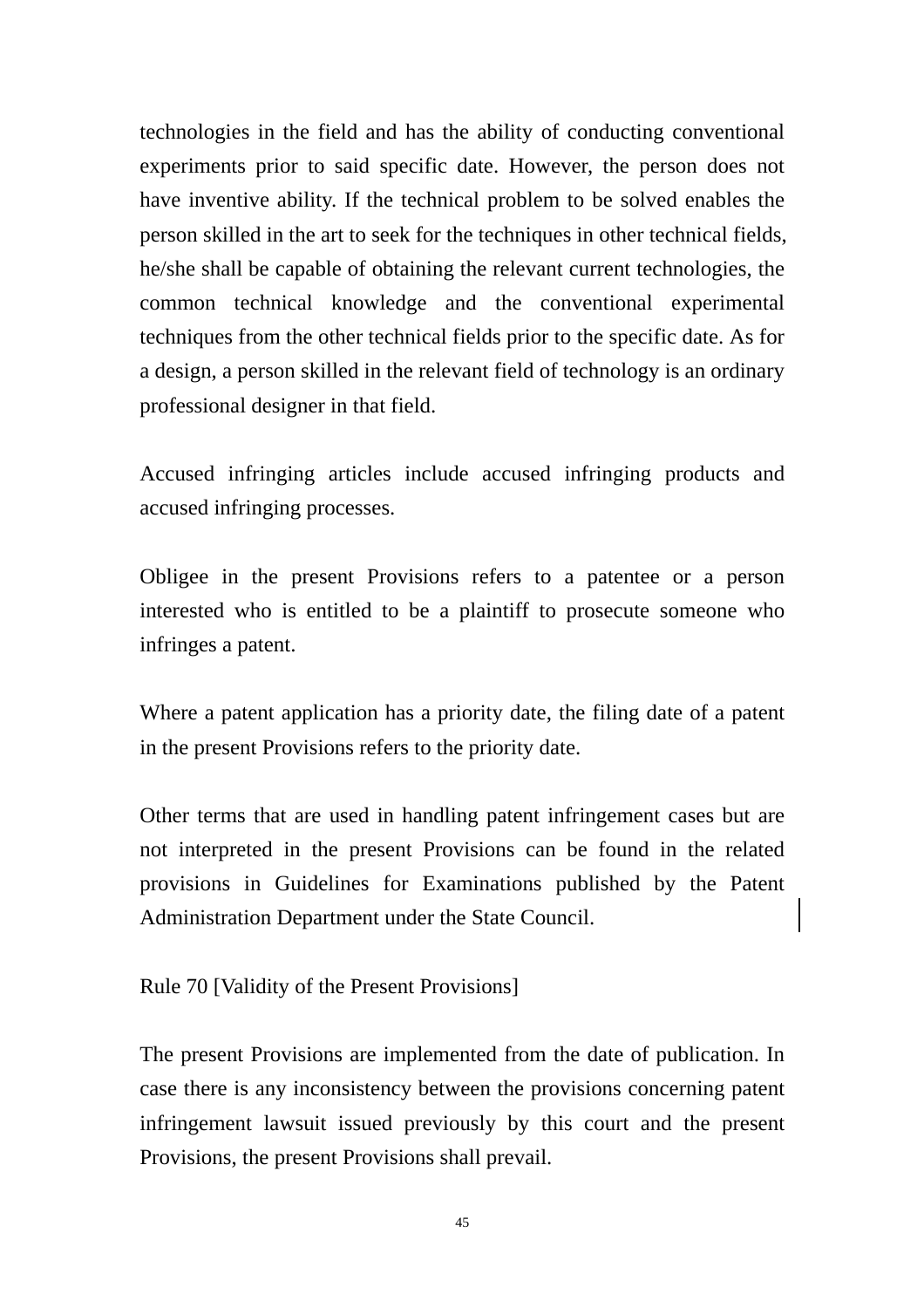For a patent infringement occurred before the implementation of the present Provisions, the Provisions implemented when the infringement occurred shall be applied. If there are no provisions at that time or if the provisions are unclear, the present Provisions shall be applied.

If the examination of a case was terminated before the implementation of the present Provisions, the interested parties cannot request a reexamination directly according to the present Provisions.

The following article is only for discussion

Rule 71 [Rules for designating redundancy]

When identifying the protection scope of a patent according to the claims, in principle, the People's court shall not ignore any technical features recited in the claims. However, the People's court may ignore some individual technical features in the claims, if a patentee makes a clear request before the deadline for providing evidence in the first instance and said individual technical features meet the following requirements:

(I) Without said technical feature, the technical solution claimed in a claim is still a complete technical solution and is still capable of solving the technical problem indicated in the description and achieving the desirable effects indicated in the description;

(II) Without said technical feature, the technical solution claimed in said claim still has novelty, inventiveness and practical applicability;

(III) An applicant for a patent or a patentee does not make any amendments to a technical feature during the patent granting procedures